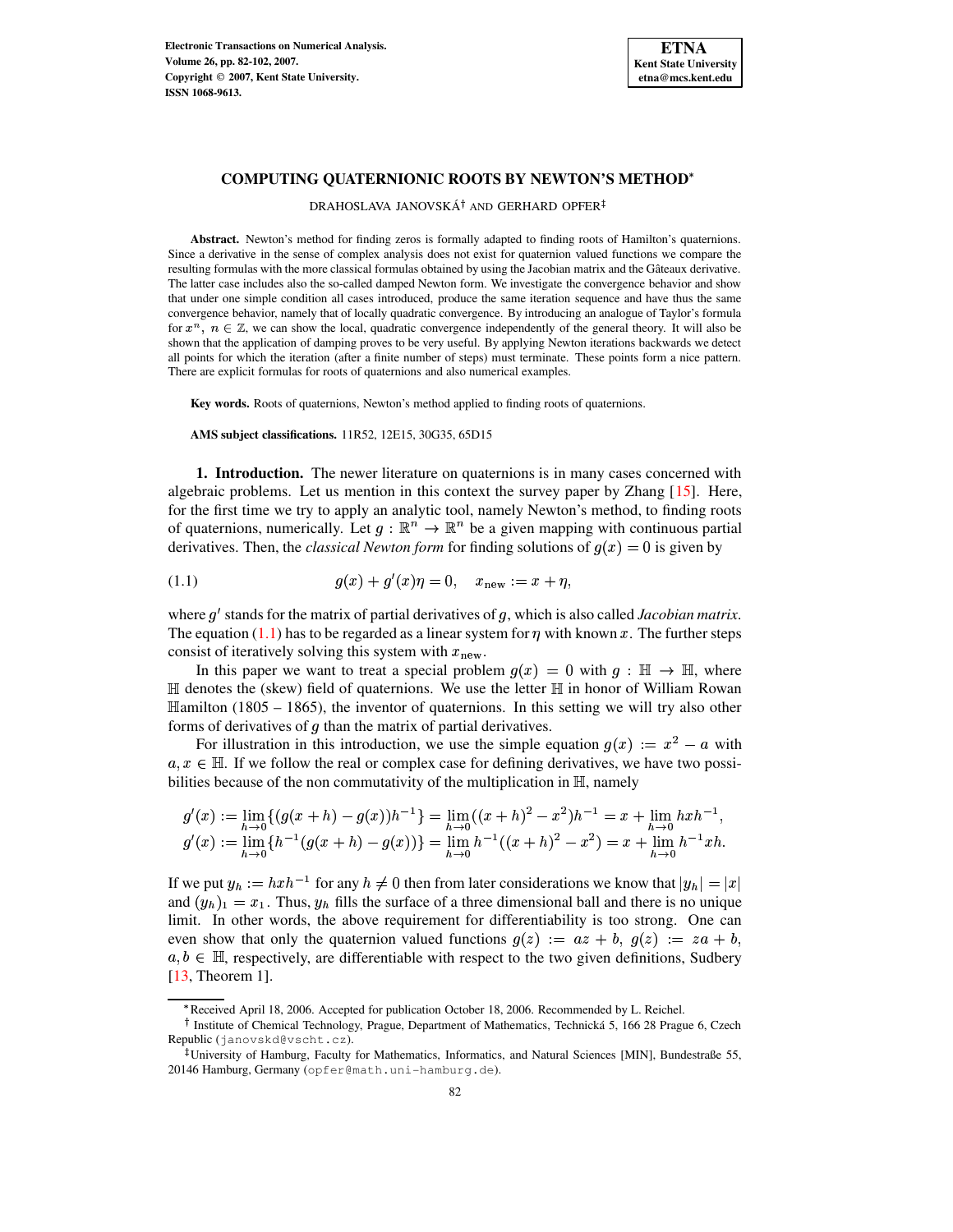| <b>ETNA</b>                  |
|------------------------------|
| <b>Kent State University</b> |
| etna@mcs.kent.edu            |

In approximation theory and optimization a much weaker form of derivative is employed very successfully. It is the *one* sided directional derivative of  $g: \mathbb{H} \to \mathbb{H}$  in direction h or *one sided Gateaux ˆ* [1](#page-1-0) derivative of *in direction* <sup>T</sup> (for short only *Gateaux ˆ derivative*) which for  $x, h \in \mathbb{H}$  is defined as follows:

<span id="page-1-4"></span>
$$
(1.2) \qquad g'(x,h) := \lim_{\substack{\alpha \to 0 \\ \alpha > 0}} \frac{g(x + \alpha h) - g(x)}{\alpha} = \lim_{\substack{\alpha \to 0 \\ \alpha > 0}} \frac{(x + \alpha h)^2 - x^2}{\alpha} = xh + hx.
$$

Let  $h \in \mathbb{R} \setminus \{0\}$ , then  $g'(x, h) = 2hx$  and from  $(1.1)$  replacing  $g'(x)$  with  $g'(x, h)$  we obtain the *damped Newton form*

$$
x_{\rm new}:=N(x):=x+\frac{1}{2h}\big(x^{-1}a-x\big)
$$

if  $h > 1$ . For  $h = 1$  we obtain the *common Newton form* for square roots.

If we work with partial derivatives, the equation  $g(x) := x^2 - a$  implies

<span id="page-1-3"></span>(1.3) 
$$
g'(x) := 2 \begin{pmatrix} x_1 & -x_2 & -x_3 & -x_4 \\ x_2 & x_1 & 0 & 0 \\ x_3 & 0 & x_1 & 0 \\ x_4 & 0 & 0 & x_1 \end{pmatrix}.
$$

Matrices of this form are known as *arrow matrices*. They belong to a class of *sparse matrices* for which many interesting quantities can be computed explicitly, Reid [\[11\]](#page-20-2), Walter, Lederbaum, and Schirmer [\[14\]](#page-20-3), and Arbenz and Golub [\[1\]](#page-20-4) for eigenvalue computations. The special cases  $a, x \in \mathbb{R}$  and  $a, x \in \mathbb{C}$  reduce immediately to the common Newton form

$$
x_{\text{new}} := N(x) := \frac{1}{2}(x + \frac{a}{x}).
$$

The treatment of analytic problems in  $\mathbb{H}$  goes back to Fueter [\[5\]](#page-20-5). A more recent overview including new results is given by Sudbery  $[13]$ . However, Gâteaux derivatives do not occur in this article.

We start with some information on explicit formulas for roots of quaternions. Then we adjust the common Newton formula for the  $n$ -th root of a real (positive) or complex number to the case of quaternions. Because of the non commutativity of the multiplication we obtain two slightly different formulas. We will see that under a simple condition both formulas produce the same sequence. We see by examples that in this case the convergence is fast and we also see from various examples that in case the formulas produce different sequences, the convergence is slow or even not existing. Later we apply the Gâteaux derivative and the Jacobian matrix of the partial derivatives to formula  $(1.1)$  and show that under the same condition the same formulas can be derived which proves that the convergence is locally quadratic. The Gâteaux derivative gives also rise to the damped Newton form which turns out to be very successful and superior to the ordinary Newton technique.

**2. Roots of quaternions.** We start by describing a method for finding the solutions of

<span id="page-1-2"></span><span id="page-1-1"></span>
$$
(2.1) \t\t g(x) := x^n - a = 0, \quad a \in \mathbb{H} \setminus \mathbb{R}, \quad n \in \mathbb{N}, \quad n \ge 2,
$$

explicitly. The solutions of  $g(x) = 0$  will be called *roots of* a. We need some preparations. If  $a = (a_1, a_2, a_3, a_4) \in \mathbb{H}$  we will also use the notation

$$
a = a_1 + a_2 \mathbf{i} + a_3 \mathbf{j} + a_4 \mathbf{k},
$$

<span id="page-1-0"></span><sup>&</sup>lt;sup>1</sup> René Gâteaux, French mathematician (Vitry 1889 – [Verdun?] 1914)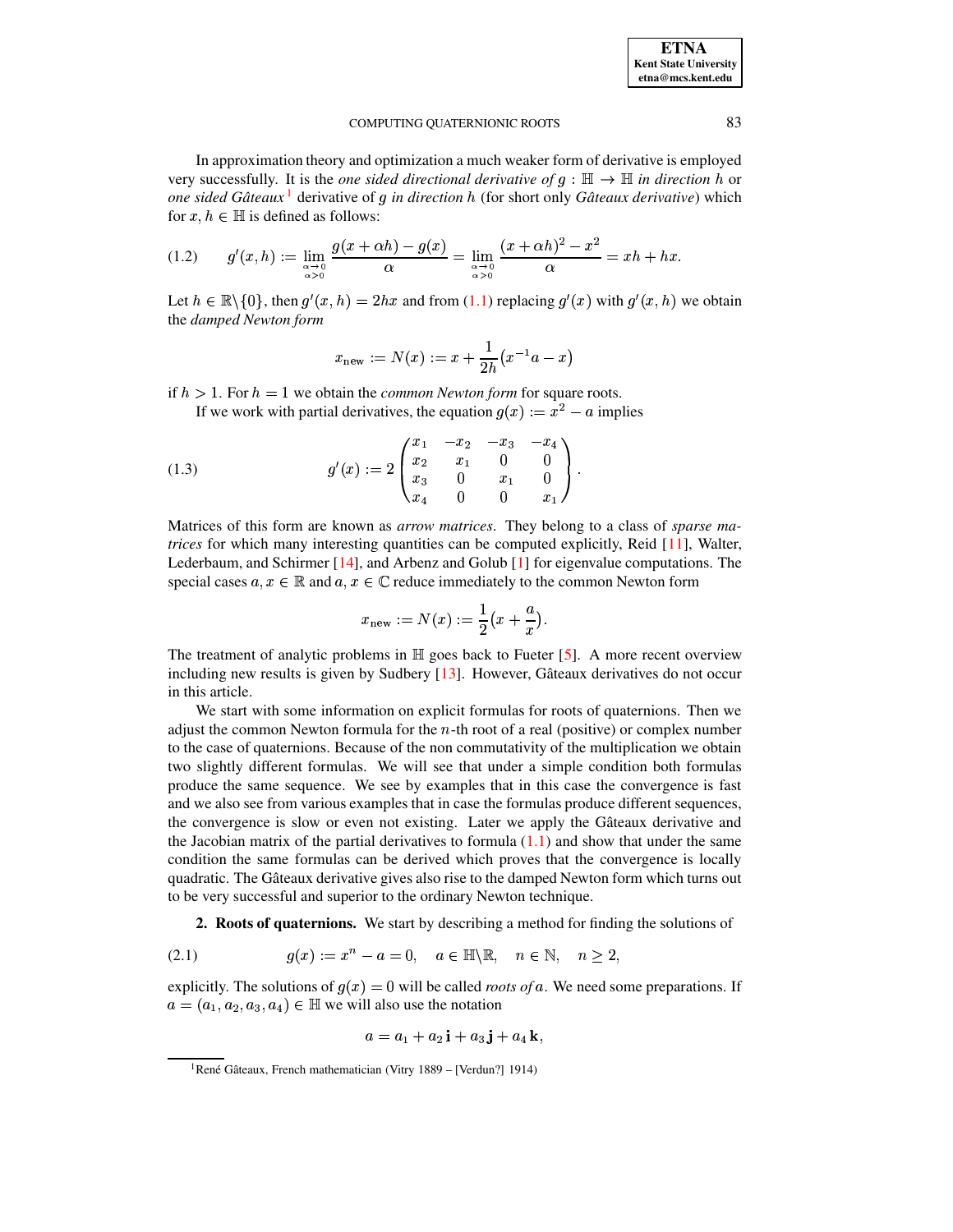where  $\mathbf{i}, \mathbf{j}, \mathbf{k}$  stand for the units  $(0, 1, 0, 0), (0, 0, 1, 0), (0, 0, 0, 1)$ , respectively.

DEFINITION 2.1. *Two quaternions*  $a, b$  *are called* equivalent, *denoted by*  $a \sim b$ , *if there is*  $h \in \mathbb{H} \setminus \{0\}$  *such that*  $a = h^{-1}bh$  (or  $ha = bh$ ). The set of all quaternions equivalent to  $a$ *is denoted by* [a]. Let  $a := (a_1, a_2, a_3, a_4) \in \mathbb{H} \setminus \mathbb{R}$ . We call  $a_v := (0, a_2, a_3, a_4)$  the vector  $\frac{1}{2}$  part *of* a. By assumption  $a_v \neq 0$ . The complex number

(2.2) 
$$
\tilde{a} := (a_1, \sqrt{a_2^2 + a_3^2 + a_4^2}, 0, 0) =: a_1 + |a_v| \mathbf{i}
$$

*has* the property that it is equivalent to a (cf. [\(2.3\)](#page-2-0)) and it is the only equivalent complex *number* with *positive imaginary part.* We shall call this *number*  $\tilde{a}$  the complex equivalent *of*  $a$ *.* 

Because of

$$
a=h^{-1}bh=\Big(\frac{h}{|h|}\Big)^{-1}b\frac{h}{|h|}
$$

there is no loss of generality if we assume that  $|h|^2 = 1$ . Since  $a \in \mathbb{R}$  commutes with all elements in  $\mathbb{H}$  we have  $[a] = \{a\}$ . In other words, for real numbers a the equivalence class  $[a]$ consists only of the single element a. Let  $c \in \mathbb{C}$ , then c and the complex conjugate  $\bar{c}$  belong to the same class  $[c]$  because of  $\overline{c} = (\mathbf{j})^{-1} c \mathbf{j}$ .

<span id="page-2-3"></span>LEMMA 2.2. *The above notion of equivalence defines an equivalence relation. And we have*  $a \sim b$  *if and only if* 

<span id="page-2-0"></span>(2.3) 
$$
\Re a = \Re b, \quad |a| = |b|.
$$

*Proof.* Let  $ha = bh$  for some  $h \neq 0$ . Then, the general rule  $|xy| = |x||y|$  yields  $= |b|$ . Let us put  $a = h^{-1}bh$  and apply another general rule  $\Re(xu) = \Re(ux)$ . Then *Proof.* Let  $ha = bh$  for some  $h \neq 0$ . Then, the general rule  $|xy| = |x||y|$  yields  $|a| = |b|$ . Let us put  $a = h^{-1}bh$  and apply another general rule  $\Re(xy) = \Re(yx)$ . Then  $\Re a = \Re(h^{-1}bh) = \Re((h^{-1}bh) = \Re(hh^{-1}b) = \Re(hh^{-1}bh) = \Re(hh^{-1}bh)$ . It |. Let us put  $a = h^{-1}bh$  and apply another general rule  $\Re(xy) = \Re(yx)$ . Then  $(h^{-1}bh) = \Re((h^{-1}b)h) = \Re(hh^{-1}b) = \Re b$ . It remains to show that [\(2.3\)](#page-2-0) implies the existence of an  $h \neq 0$  such that  $ha = bh$ . Let  $a \in \mathbb{R}$ . Then [\(2.3\)](#page-2-0) implies  $a = b$  and hence,  $h = 1$ . Otherwise, [\(2.3\)](#page-2-0) is equivalent to a real, linear, homogeneous  $4 \times 4$  system. It can be shown, that the rank of the corresponding matrix is two.  $\square$ 

There are situations where there are infinitely many roots.

THEOREM 2.3. Let q be defined as in  $(2.1)$  but with real a. If there exists a complex root *x of a which is not real, then there will be infinitely many quaternionic roots of a.* 

*Proof.* Let  $x := x_1 + x_2$  be a root of a with  $x_2 \neq 0$ . We have  $g(x) := x^n - a = 0$ . Let  $h \in \mathbb{H}\backslash \{0\}$ . We multiply the last equation from the left by  $h^{-1}$  and from the right by h and obtain

<span id="page-2-1"></span>(2.4) 
$$
h^{-1}g(x)h = h^{-1}x^{n}h - h^{-1}ah = (h^{-1}xh)^{n} - a = 0
$$

since real numbers commute with quaternions. Therefore,  $g(h^{-1}xh) = 0$  or, in other words, the whole equivalence class  $[x]$  of  $x$  consists of roots.  $\square$ 

COROLLARY 2.4. Let  $a \neq 0$  be real. For  $n \geq 3$  there are always infinitely many roots *of* a. For  $n = 2$  there are infinitely many roots if  $a < 0$ .

The finding of roots of quaternions is based on the following lemma.

<span id="page-2-2"></span>LEMMA 2.5. Let  $a \in \mathbb{H} \setminus \mathbb{R}$  and let  $\tilde{a}$  be the corresponding complex equivalent of  $a$ where  $\tilde{a} = h^{-1}ah$  for some  $h \neq 0$  such that  $\Im \tilde{a} > 0$ . Then,  $x$  will be a root of  $a$  if and only if  $\hat{x} := h^{-1}xh$  is a root of  $\tilde{a}$ .

*Proof.* (i) Let x be a root of a. By applying [\(2.4\)](#page-2-1) we obtain  $\hat{x}^n - \tilde{a} = 0$ . (ii) Let x be a root of  $\tilde{a}$ . I.e. we have  $\hat{x}^n - \tilde{a} = 0$ . Multiplying from the left by  $h$  and from the right by  $h^{-1}$ gives the desired result.  $\square$ 

This lemma yields the following steps for solving  $(2.1)$  for  $a := (a_1, a_2, a_3, a_4) \notin \mathbb{R}$ .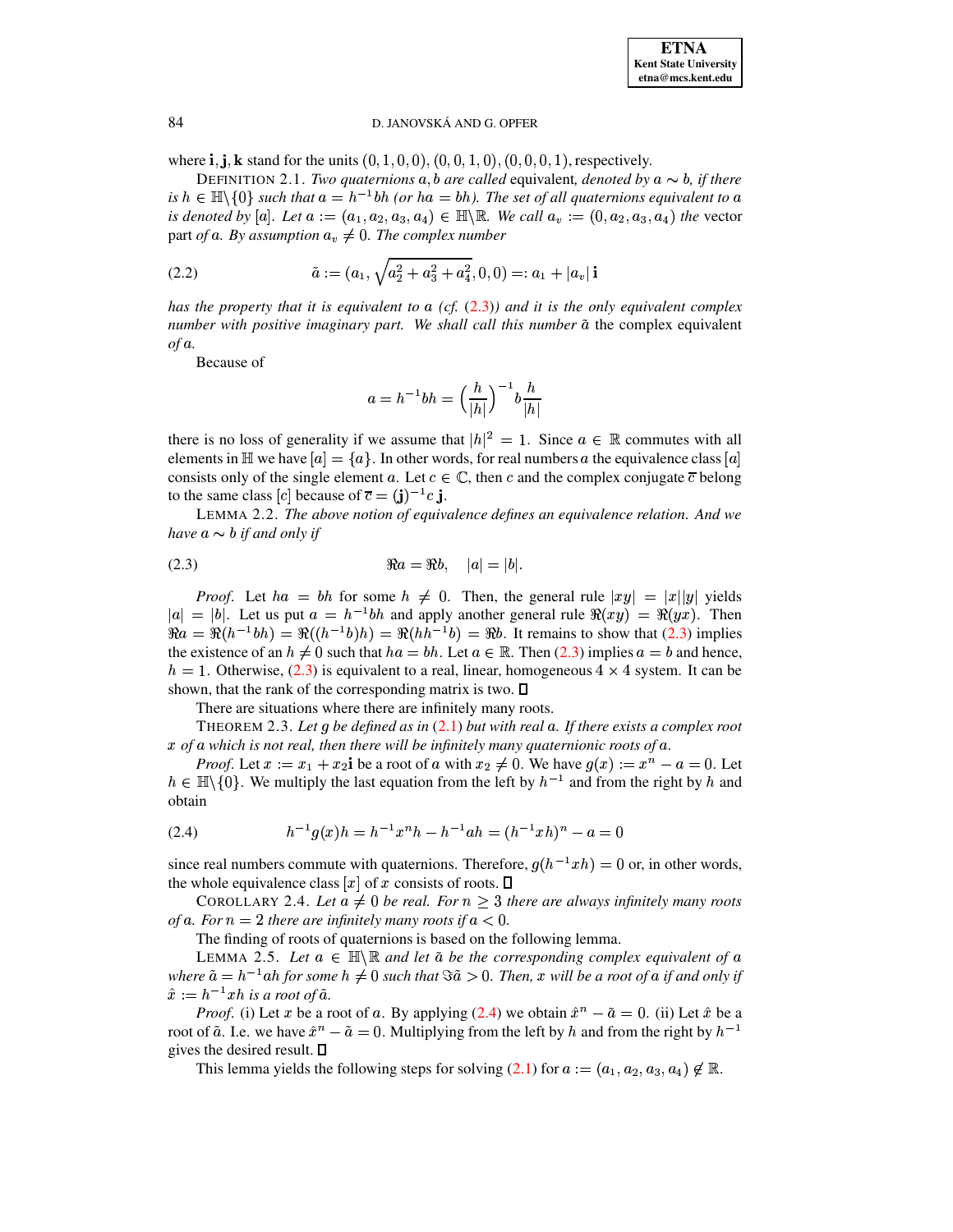**ETNA Kent State University**  $etna@mcs. kent.edu$ 

#### COMPUTING QUATERNIONIC ROOTS

- 
- (i) Compute  $\tilde{a} := (a_1, \sqrt{a_2^2 + a_3^2 + a_4^2}, 0, 0) = a_1 + |a_v| \in \mathbb{C}$ .<br>
(ii) Let  $\hat{x}_k \in \mathbb{C}$  be the roots of  $\tilde{a} \in \mathbb{C}$ :  $\hat{x}_k = |a|^{1/n} \exp(i \frac{\alpha + 2k\pi}{n}), k = 0, 1, ..., n 1$ ,  $\cos \alpha = \frac{a_1}{|a|}, \alpha \in [0, \pi[$ .
- (iii) Find  $h \in \mathbb{H}$  such that  $\tilde{a} := h^{-1}ah \in \mathbb{C}$ .
- (iv) Then, the sought after roots are  $x_k = h\hat{x}_k h^{-1}$ .

The equivalence  $a \sim \tilde{a}$ , expressed in (iii) may be regarded as a *linear mapping* 

<span id="page-3-0"></span>(2.5) 
$$
\mathbf{H} a = \tilde{a}, \text{ where } \mathbf{H} = \begin{pmatrix} 1 & 0 \\ 0 & \tilde{\mathbf{H}} \end{pmatrix} \in \mathbb{R}^{4 \times 4}
$$

and **H** is a  $(3 \times 3)$  *Householder matrix* 

$$
\tilde{\mathbf{H}} := \mathbf{I} - \frac{2}{v^{\mathrm{T}}v} vv^{\mathrm{T}}, \quad v := \begin{pmatrix} a_2 - |a_v| \\ a_3 \\ a_4 \\ a_4 \end{pmatrix} \text{ with }
$$

$$
\tilde{\mathbf{H}} \begin{pmatrix} a_2 \\ a_3 \\ a_4 \end{pmatrix} = \begin{pmatrix} |a_v| \\ 0 \\ 0 \end{pmatrix}.
$$

Now, in (iv) we need the inverse mapping  $\mathbf{H}^{-1} = \mathbf{H}$ , thus, the roots are

$$
(2.6) \t x_k := \mathbf{H} \begin{pmatrix} \Re \hat{x}_k \\ \Im \hat{x}_k \\ 0 \\ 0 \end{pmatrix} = |a|^{1/n} \begin{pmatrix} \cos \frac{\Delta + 2k\pi}{n} \\ \frac{a_2}{|a_v|} \sin \frac{\alpha + 2k\pi}{n} \\ \frac{a_3}{|a_v|} \sin \frac{\alpha + 2k\pi}{n} \\ \frac{a_4}{|a_v|} \sin \frac{\alpha + 2k\pi}{n} \end{pmatrix}, \t k = 0, 1, \dots, n - 1.
$$

The right hand side of  $(2.6)$  was already given by Kuba [10]. However, the above derivation using Householder transformations is new. It allows a very easy proof of the following lemma.

LEMMA 2.6. Let  $n \geq 2$  and  $a \in \mathbb{H} \setminus \mathbb{R}$  be given and let  $x_k$ ,  $k = 0, 1, 2, ..., n - 1$ , be the roots of a according to (2.6). Then (i)  $|x_k| = |a|^{1/n}$  for all  $k = 0, 1, 2, ..., n - 1$ , and (ii) the real  $(4 \times n)$  matrix  $\mathbf{X} := (x_0 \ x_1 \ \cdots \ x_{n-1})$  of all roots has rank two.

*Proof.* (i) The matrix **H** is orthogonal and thus, does not change norms:  $|x_k|$  =  $|\Re \hat{x}_k + \Im \hat{x}_k| = |\hat{x}_k| = |a|^{1/n}$ . (ii) The matrix **H** is non singular and thus, does not change the dimension of the image space.  $\square$ 

COROLLARY 2.7. Under the same assumptions as in the previous lemma all roots  $x_k$  of a are located on a (two dimensional) circle on the surface of the four dimensional ball with *radius*  $|a|^{1/n}$ .

Let  $x \in \mathbb{H}$  be a root of  $a \in \mathbb{H} \backslash \mathbb{R}$  and let  $\tilde{x}, \tilde{a}$  be the complex equivalents of  $x, a$ , respectively. The Lemma 2.5 does not state that  $\tilde{x}$  is a root of  $\tilde{a}$ . Nevertheless, it is half way true. For any real number y we define  $|y|$  as the largest integer not exceeding y. For a complex number z, the quantity  $\overline{z}$  is defined as the complex conjugate of z.

<span id="page-3-1"></span>LEMMA 2.8. Let  $a \in \mathbb{H} \backslash \mathbb{R}$  be given and let  $x_k$  be the roots of a in the ordering  $k =$  $0, 1, \ldots, n-1$  given in (2.6). Let  $\tilde{a}$  be the complex equivalent of a and  $\tilde{x}_k$  be the complex equivalents of  $x_k$ ,  $k = 0, 1, ..., n - 1$ . Then,  $\tilde{x}_k$  is a root of  $\tilde{a}$  for  $k = 0, 1, ..., |(n-1)/2|$ and  $\tilde{x}_k$  is a root of  $\tilde{a}$  for the remaining k.

*Proof.* We only show the essential part: If x is a root of a, then either  $\tilde{x}$  or  $\overline{\tilde{x}}$  is a root of  $\tilde{a}$ . Let  $\tilde{a} = h^{-1}ah$  and  $\tilde{x} = \tilde{h}^{-1}x\tilde{h}$ . By applying (2.4) we have  $(h^{-1}xh)^n - \tilde{a} = 0$ . Since  $h^{-1}xh$  and  $\tilde{h}^{-1}x\tilde{h}$  are both complex, they differ by Lemma 2.2 at most in the sign of the imaginary part and the statement is proved.  $\Box$ 

Let us illustrate this lemma by a little example.

EXAMPLE 2.9. Let  $n = 2$ . The two roots of  $a := (-4, 40, 30, -20)$  are  $x_0 :=$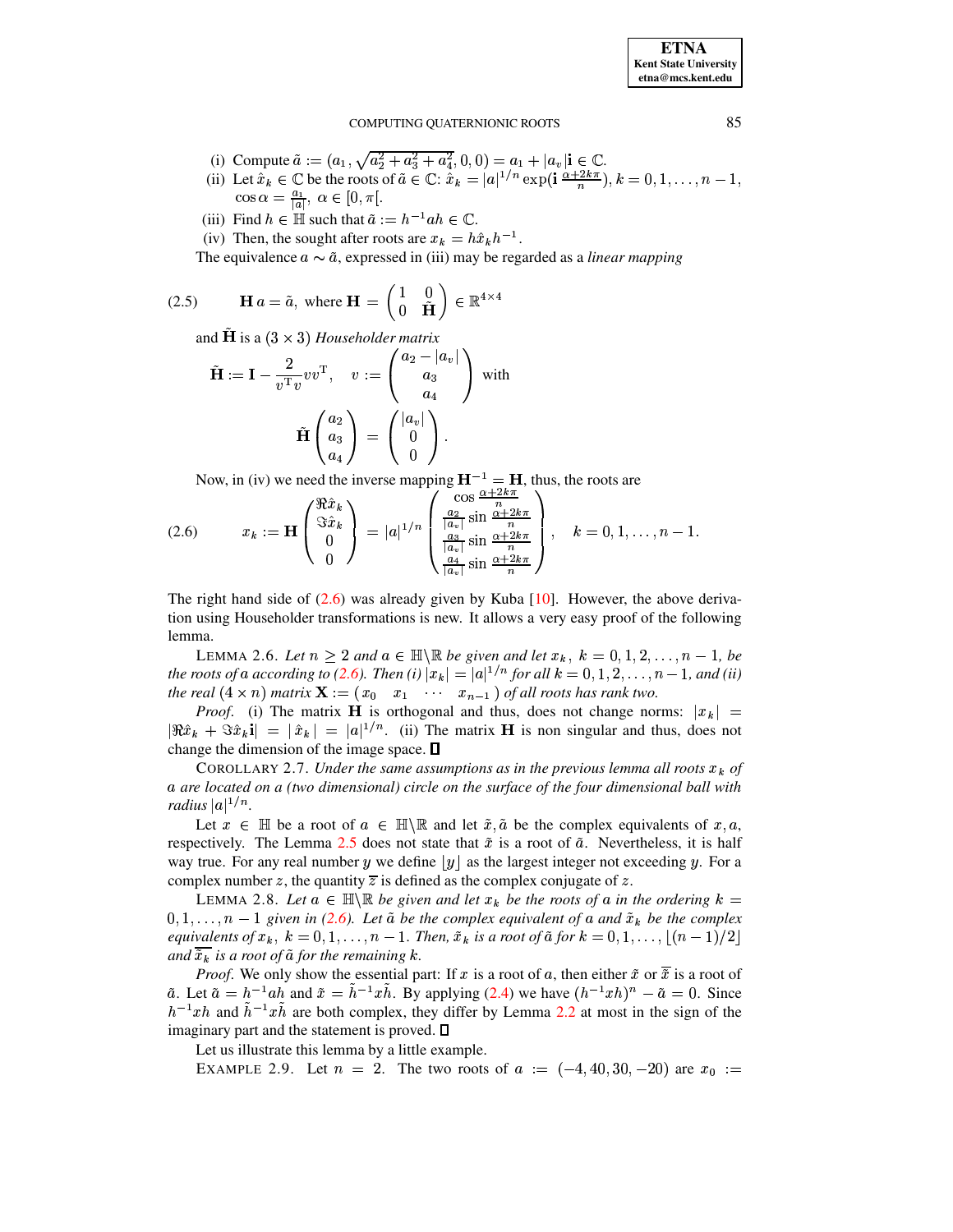$(5, -4, 3, -2), x_1 = -x_0$  and  $\tilde{a} = -4 + 10\sqrt{29}i, \tilde{x}_0 = 5 + \sqrt{29}i, \tilde{x}_1 = -5 + \sqrt{29}i.$ We have  $\tilde{x}_0^2 = \tilde{a}$  and  $(\tilde{x}_1)^2 = \tilde{a}$ .

If we use numerical methods for finding roots of  $a \in \mathbb{H}$  we will find only one of the quaternionic roots, say r. Let  $\tilde{a}$ ,  $\tilde{r}$  be the complex equivalents of  $a, r$ , respectively. Then, according to Lemma 2.8,  $\tilde{r}$  or  $\overline{\tilde{r}}$  is a complex root of  $\tilde{a}$ . We define

$$
\hat{r} := \begin{cases} \frac{\tilde{r}}{\tilde{r}} & \text{if } \tilde{r}^n = \tilde{a}, \\ 0 & \text{otherwise.} \end{cases}
$$

All further roots  $\hat{r}_k$  of  $\tilde{a}$  follow the equation

(2.7) 
$$
\hat{r}_k = \hat{r} \exp \frac{2k\pi}{n} \mathbf{i}, \quad k = 1, 2, \dots, n-1.
$$

It should be observed that the factor  $\exp \frac{2k\pi}{n} i$  apart from *n* does not contain any information about the root  $\hat{r}$ . In order to find all quaternionic roots we only need to apply (2.6) again. We put  $\hat{r} := u + v$  i and  $\sigma_k := \frac{2k\pi}{n}$  and obtain the other roots by

(2.8) 
$$
r_k := \mathbf{H} \begin{pmatrix} \Re \hat{r}_k \\ \Im \hat{r}_k \\ 0 \\ 0 \end{pmatrix} = \mathbf{H} \begin{pmatrix} u \cos \sigma_k - v \sin \sigma_k \\ v \cos \sigma_k + u \sin \sigma_k \\ 0 \\ 0 \end{pmatrix} = \begin{pmatrix} s_k \\ \rho_2 t_k \\ \rho_3 t_k \\ \rho_4 t_k \end{pmatrix}
$$

where 
$$
r =: (\rho_1, \rho_2, \rho_3, \rho_4)
$$
,  $|r_v| := \sqrt{(\rho_2)^2 + (\rho_3)^2 + (\rho_4)^2}$ , and where  
\n $s_k := u \cos \sigma_k - v \sin \sigma_k$ ,  $t_k := \frac{\text{sign } v}{|r_v|} (v \cos \sigma_k + u \sin \sigma_k)$ ,  $k = 1, 2, ..., n - 1$ .

<span id="page-4-4"></span>EXAMPLE 2.10. Let  $n = 3$  and  $a = (-86, 52, -78, 104)$ . Then,  $r = (1, -2, 3, -4)$  is one of the quaternionic roots and the corresponding complex equivalents are  $\tilde{a} = -86 + 26\sqrt{29}i$ ,  $\tilde{r} = 1 + \sqrt{29}i$ . We have  $\hat{r} = 1 - \sqrt{29}i$ ,  $|r_v| = \sqrt{29}i$ ,  $u = 1$ ,  $v = -\sqrt{29}, \sigma_1 = 2\pi/3, \sigma_2 = 4\pi/3, s_1 = -0.5(1 + \sqrt{87}) = -5.1637, s_2 = 0.5(\sqrt{87}-1) = 4.1637, t_1 = -0.5(1 + \frac{\sqrt{87}}{29}) = -0.6608, t_2 = 0.5(\frac{\sqrt{87}}{29} - 1) = -0.3392.$ <br>Then the two other quaternionic roots are  $r_1 := (-5.1637, 0.6784, -1.017$  $r_2 := (4.1637, 1.3216, -1.9825, 2.6433).$ 

**3.** Newton iterations for roots of quaternions. Newton iterations for finding the  $n$ -th root of a positive number  $\alpha$  is commonly defined by the repeated application of

<span id="page-4-0"></span>(3.1) 
$$
x_{\text{new}} := N(x) := \frac{1}{n} \left( (n-1)x + \frac{a}{x^{n-1}} \right)
$$

What happens if  $\alpha$  is a quaternion? There are the two following analogues of Newton's formula  $(3.1)$ :

<span id="page-4-1"></span>(3.2) 
$$
x_{\text{new}} := N_1(x) := \frac{1}{n} \left( (n-1)x + x^{1-n} a \right)
$$

<span id="page-4-2"></span>(3.3) 
$$
y_{\text{new}} := N_2(y) := \frac{1}{n} \left( (n-1)y + ay^{1-n} \right)
$$

Both formulas have to be started with some value  $x_0 \neq 0, y_0 \neq 0$ , respectively. The quantities  $x_0, y_0$  will be called *initial guesses* for  $N_1, N_2$ , respectively. In the first place we do not know what formula to use. But there is the following important information.

<span id="page-4-3"></span>LEMMA 3.1. Let the initial guess  $x_0 \in \mathbb{H} \setminus \{0\}$  be the same for both formulas (3.2) and (3.3). (i) The formulas  $N_1$  and  $N_2$  generate the same sequences  $x_0, x_1, x_2 \ldots$  if  $x_0$  and  $\overline{a}$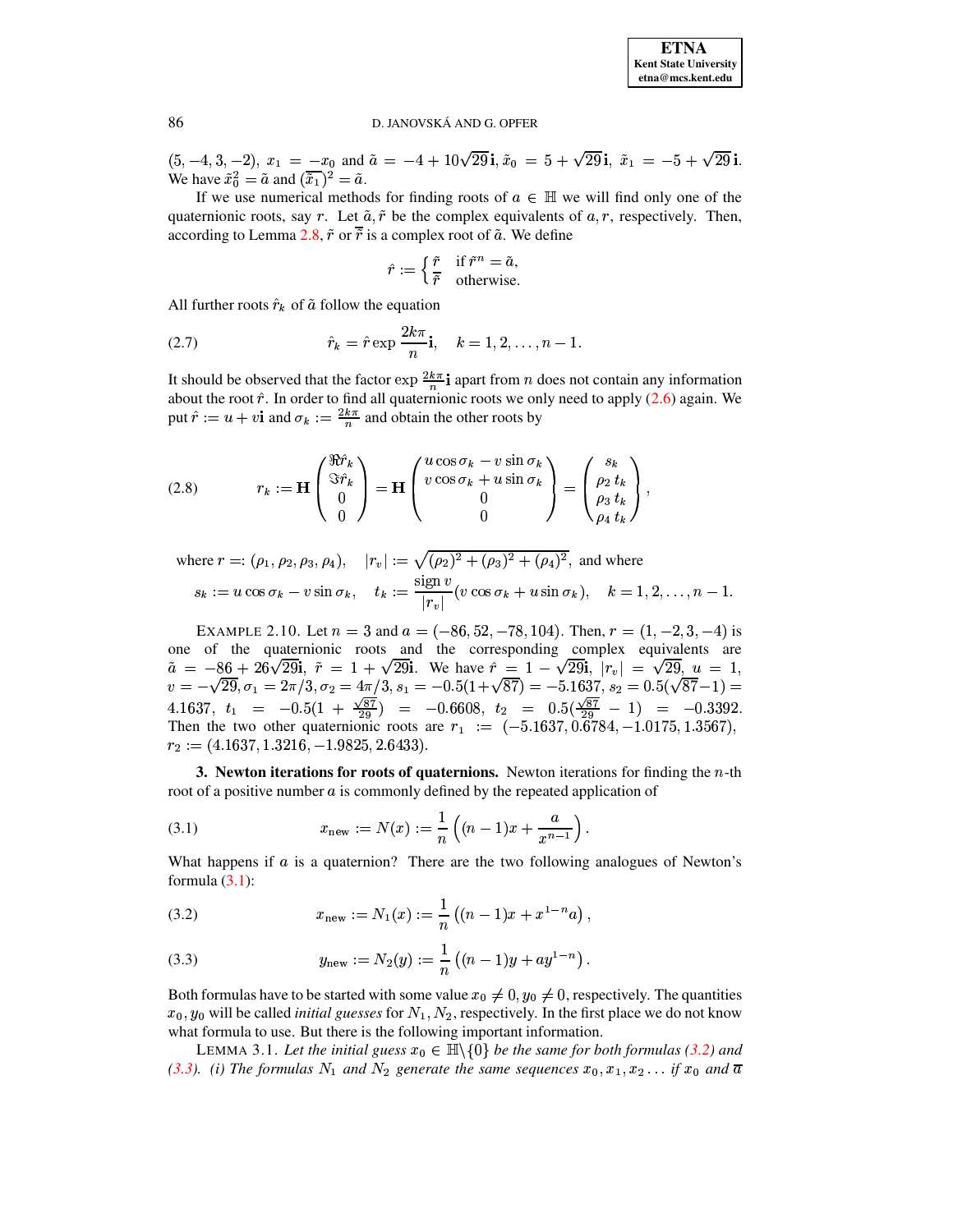**ETNA Kent State University**  $etna@mcs. kent.edu$ 

#### COMPUTING OUATERNIONIC ROOTS

commute and in this case  $x_j$  and  $\overline{a}$  commute for all  $j \ge 0$ . (ii) Let  $n = 2$ . Then  $x_j = y_j$  for all  $j \geq 0$  implies that  $x_j$  and  $\overline{a}$  commute for all  $j \geq 0$ .

*Proof.* Let  $N_1$  produce the sequence  $x_0, x_1, x_2 \ldots$  and  $N_2$  the sequence  $x_0, y_1, y_2 \ldots$ 

(i) Assume that  $x_0$  and  $\overline{a}$  commute. Using formulas (3.2) and (3.3), we obtain

<span id="page-5-1"></span>(3.4) 
$$
x_{j+1} - y_{j+1} = \frac{1}{n} \left( x_j^{1-n} a - a y_j^{1-n} + (n-1)(x_j - y_j) \right),
$$

(3.5) 
$$
x_{j+1}\overline{a}-\overline{a}y_{j+1}=\frac{1}{n}\left((n-1)(x_j\overline{a}-\overline{a}y_j)+|a|^2(x_j^{1-n}-y_j^{1-n})\right).
$$

We first show the following implication:

<span id="page-5-2"></span>
$$
(3.6) \quad \text{(a)} \quad x\overline{a} - \overline{a}x = 0 \quad \Rightarrow \quad \text{(b)} \quad x^{1-n}a - ax^{1-n} = 0 \quad \text{for any } x \in \mathbb{H}\backslash\{0\}.
$$

For  $a = 0$  this implication is true. Let  $a \neq 0$ . Then (a) implies  $x^k \overline{a} = \overline{a} x^k$  for all  $k \in \mathbb{N}$  and hence,  $\overline{a}^{-1}x^{-k} = x^{-k}\overline{a}^{-1}$ . Since  $\overline{a}^{-1} = \frac{a}{|a|^2}$  (b) follows. We shall prove by induction that

<span id="page-5-0"></span>(3.7) 
$$
x_j - y_j = 0, \quad x_j \overline{a} - \overline{a} y_j = 0 \text{ for all } j \ge 0.
$$

By assumption, (3.7) is valid for  $j = 0$ . Assume that it is valid for any positive j. Then by (3.4) and by (3.6), we have  $x_{j+1} - y_{j+1} = 0$ . And (3.5) implies  $x_{j+1} \overline{a} - \overline{a} y_{j+1} = 0$ . Thus, (3.7) is valid for all  $j \in \mathbb{N}$ .

<span id="page-5-3"></span>(ii) Let  $x_j = y_j$  for all  $j \ge 0$ . Then, (3.4), (3.5) reduce to

(3.8) 
$$
x_j^{1-n}a - ax_j^{1-n} = 0
$$

(3.9) 
$$
x_{j+1}\overline{a}-\overline{a}x_{j+1}=\frac{n-1}{n}(x_j\overline{a}-\overline{a}x_j).
$$

For  $n = 2$  equation (3.8) reads  $x_j^{-1}a = ax_j^{-1}$  which implies  $a^{-1}x_j = x_j a^{-1}$ . Since  $a^{-1} =$  $\frac{\overline{a}}{|a|^2}$  it follows that  $\overline{a}x_j = x_j\overline{a}$  and hence by (3.9), we have  $\overline{a}x_{j+1} = x_{j+1}\overline{a}$ .  $\Box$ 

It should be noted that part (i) is already mentioned by Smith [12, Theorem 3.1], though in a matrix setting. In the above lemma it was assumed that  $x_0$  and  $\overline{a}$  commute. However, it is an easy exercise to see that this is equivalent to the commutation of  $x_0$  and a. Only in our context it was a little more convenient to assume that  $x_0$  and  $\overline{a}$  commute.

Let  $n \in \mathbb{N}$  be arbitrary. Then  $x_j = y_j$  for all  $j \ge 0$  implies (3.8). However, for  $n \ge 3$ the implication (3.6) is not an equivalence. Take  $n = 3$  and  $x := i$ , then (b) of (3.6) is valid, but not necessarily (a) of  $(3.6)$ .

In the next example we show, that for  $n \geq 3$  the necessary condition (3.8) for  $x_1 = y_1$ does not imply  $x_2 = y_2$ .

EXAMPLE 3.2. Let  $n = 3$  and  $x_0 = i$ . Then (3.8) is valid for  $j = 0$  and all  $a \in \mathbb{H}$  and as a consequence  $x_1 = y_1 = \frac{1}{3}(2\mathbf{i} - a)$ . However,  $x_0\overline{a} - \overline{a}x_0 \neq 0$  and  $x_2 \neq y_2$  for some a.

In Lemma 3.1 we have shown that the commutation of  $a$  and  $x_0$  implies the commutation of a and  $x_j$  for all  $j \geq 0$ . If  $x_j$ ,  $j \geq 0$ , are the members of any sequence of approximation for an *n*-th root of  $a \in \mathbb{H}$ , then the property that a and  $x_j$  commute is intrinsic to the problem.

LEMMA 3.3. For a given  $a \in \mathbb{H}$  let x be a solution of  $g(x) := x^n - a = 0$ ,  $n \in \mathbb{N}$ . Then a and x commute.

*Proof.* Multiply  $g(x) := x^n - a = 0$  from either side by x and subtract the resulting equations. Then  $ax = xa$ .  $\square$ 

Lemma 3.1 does not exclude the case that  $x_j = 0$  for some  $j > 0$ . This means that both sequences stop at the same stage. However, we will show that this cannot happen if  $x_{i-1}$  is already close to or far away from one of the roots of a. We introduce the *residual*  $r_i$  of  $x_i$  by

$$
r_j:=a-x_j^n.
$$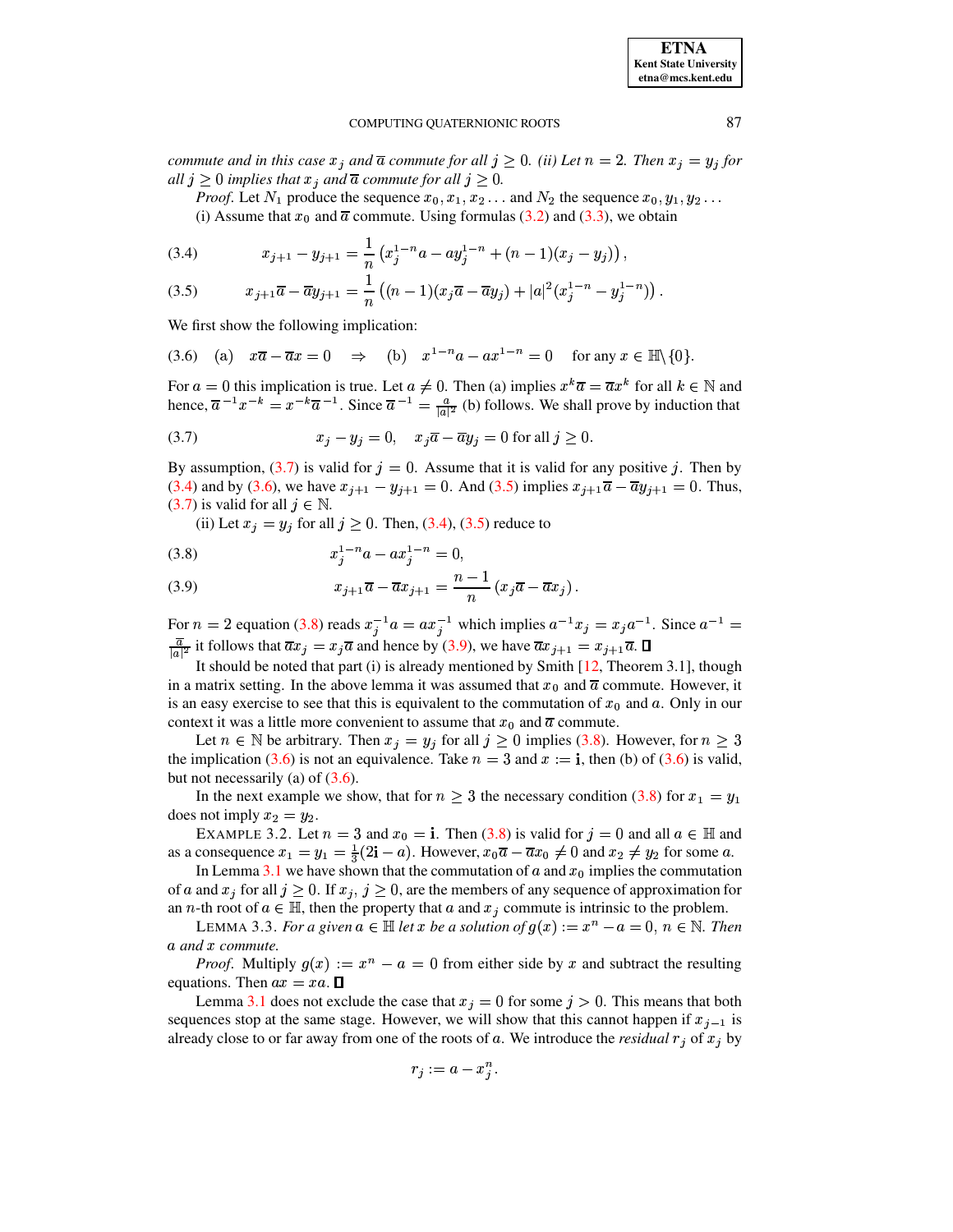It is a computable quantity.

LEMMA 3.4. Let us consider the two values  $x_{j-1}, x_j, j \ge 1$ , generated by  $N_1$  defined *in* [\(3.2\)](#page-4-1) *under the only assumption that*  $x_{j-1} \neq 0$ . Let the residual  $r_{j-1}$  have the property *that*

<span id="page-6-1"></span>
$$
|r_{j-1}| \le |a| \text{ or } |r_{j-1}| > 2|a|.
$$

*Then*  $x_j \neq 0$  *and consequently,*  $x_{j+1}$  *is well defined.* 

*Proof.* It is clear from [\(3.2\)](#page-4-1) that  $x_j := N_1(x_{j-1}) = 0$  can happen if and only if  $(n-1)x_{j-1}^n + a = 0$  or  $x_{j-1}^n = -\frac{1}{n-1}a$ . Then, in this case  $r_{j-1} := a - x_{j-1}^n = a + \frac{1}{n-1}a = \frac{n}{n-1}a$ , which contradicts our assumptio



FIG. 3.1. *Exceptional points*  $E_n(a)$  *for*  $n = 6$  *and roots of*  $a = \mathbf{i}$  *marked*  $\otimes$ .

<span id="page-6-0"></span>Let be given by [\(3.2\)](#page-4-1). It is easy and also interesting to find all *exceptional points*

$$
E_n(a) := \{x : N_1(x) = 0, x \neq 0\} \cup \{0\}
$$

for which the Newton iteration will terminate. For this purpose we write the Newton iteration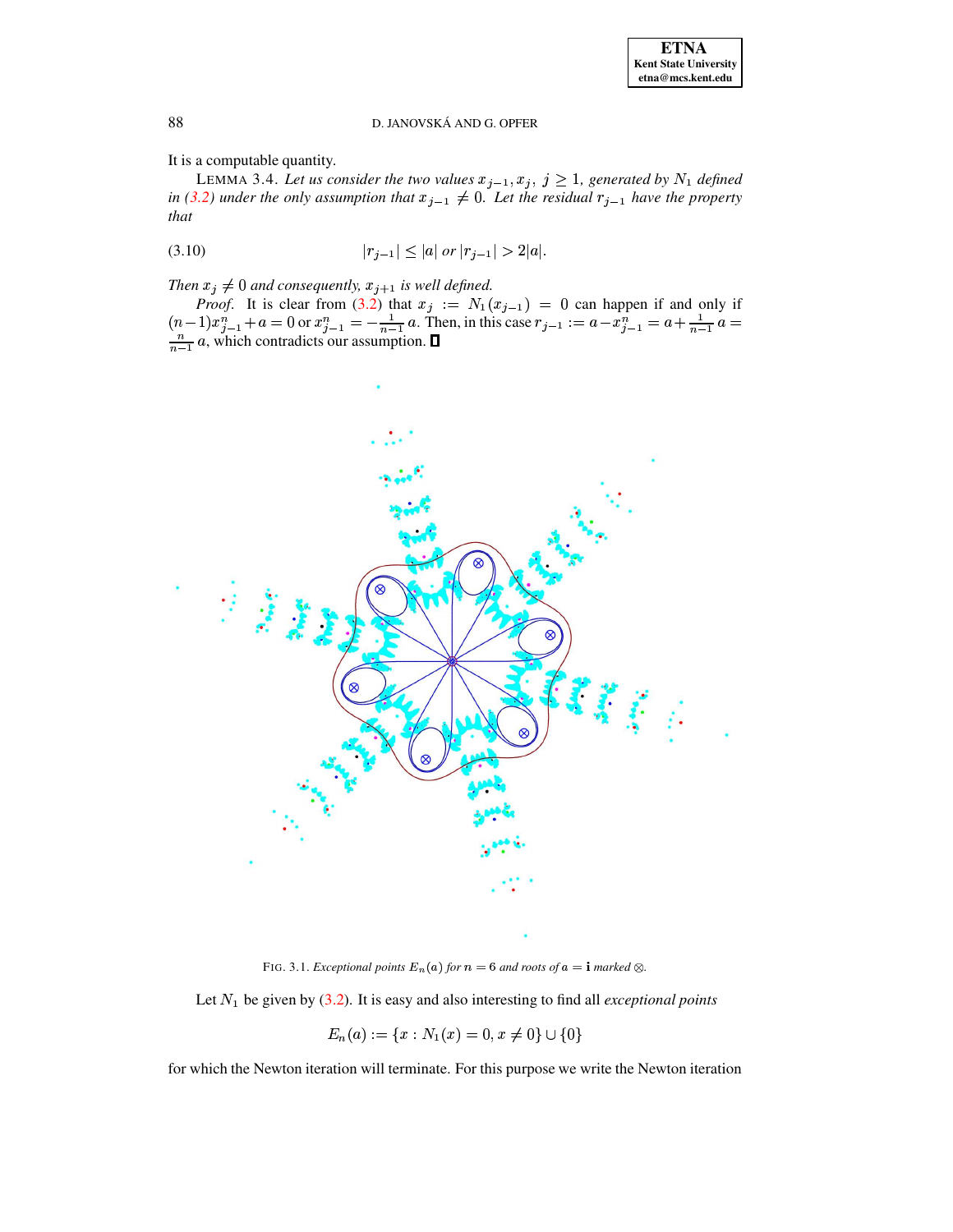backwards, i. e. we switch  $x_{j+1}, x_j$  and obtain the equation

<span id="page-7-0"></span>
$$
(3.11) \quad p(x_{j+1}) := (n-1)x_{j+1}^n - nx_{j+1}^{n-1}x_j + a = 0, \quad j = 0, 1, \ldots, \quad x_0 = 0.
$$

In a first step, starting with  $x_0 = 0$  we obtain *n* solutions  $x_1$  of  $p(x_1) = 0$ , repeat with all *n* solutions  $x_1$ , obtain  $n^2$  solutions  $x_2$  etc. In this way, we generate  $e_d := 1 + n + n^2 +$  $\cdots + n^d = (n^{d+1} - 1)/(n - 1)$  points of  $E_n(a)$  if we stop after d cycles. Since  $x_0 = 0$ we can apply the techniques from Section 2 reducing equation (3.11) for all  $j \geq 0$  to an equation with complex coefficients with the consequence that all solutions are complex as well and  $E_n(a) \subset \mathbb{C}$ . For  $n = 2$  the set  $E_n(a)$  is located on a straight line passing through the origin and having slope  $\alpha = \arctan(\Im x_1/\Re x_1)$  where  $x_1 := (-a)^{1/2}$ . For  $n > 2$  the set  $E_n(a)$  is rotational invariant under rotations of  $2\pi/n$  and shows typical self-similarity. The sets  $E_n(a)$  and  $E_n(b)$  differ only by scaling and rotation. Or in other words, the qualitative look of  $E_n(a)$  is independent of a. Since the exceptional points are apart from rotation the same in each of the *n* sectors there are  $(e_d - 1)/n = e_{d-1} = (n^d - 1)/(n - 1)$  points in each sector. An example with  $d = 7$  cycles,  $n = 6$ , and  $a := i$  is shown in Figure 3.1. It contains 335 923 points. We have also included the three level curves

$$
I_c := \{ z \in \mathbb{C} : |z^n - a| = c|a| \}
$$
 for  $c = 0.9, 1, 2$ .

<span id="page-7-1"></span>4. Inclusion properties. Newton iterations can be written in the form

(4.1) 
$$
N_1(x) := \frac{n-1}{n}x + \frac{1}{n}x^{1-n}a.
$$

Thus,  $N_1(x)$  is a convex combination of x and  $x^{1-n}a$ . Let  $a := (a_1, a_2, a_3, a_4)$ ,  $b :=$  $(b_1, b_2, b_3, b_4)$  be two arbitrary quaternions. With the help of the (closed, non empty) intervals

$$
I_j := [\min(a_j, b_j), \max(a_j, b_j)], j = 1, 2, 3, 4,
$$

we define the segment

$$
\Big({a},{b}\Big)\, := (I_1,I_2,I_3,I_4)
$$

LEMMA 4.1. Let  $x_0, x_1, \ldots$  be the sequence generated by  $N_1$  for a given  $a \in \mathbb{H}$ . Then, for all  $j \geq 0$  we have (componentwise)

(4.2) 
$$
x_{j+1} \in \left(x_j, x_j^{1-n}a\right).
$$

<span id="page-7-2"></span>*Proof.* Follows immediately from  $(4.1)$ .  $\Box$ 

|                                                                   |     |            | TABLE 4. I           |        |                   |  |
|-------------------------------------------------------------------|-----|------------|----------------------|--------|-------------------|--|
| Inclusion property for some selected values $x_j$ , $x_i^{-2}$ a. |     |            |                      |        |                   |  |
| $\sqrt[3]{a}$                                                     |     |            | $-2$                 | 3      | $-4$              |  |
| $x_3$                                                             |     |            | $=-2.2416$ $-1.9163$ |        | $2.8744 - 3.8326$ |  |
| $x_4$                                                             | $=$ |            | $0.2017 - 1.4054$    | 2.1081 | $-2.8108$         |  |
| $x_{3}^{-2}a$                                                     |     | $= 5.0882$ | $-0.3837$            | 0.5755 | $-0.7673$         |  |
| $x_4$                                                             | $=$ |            | $0.2017 - 1.4054$    | 2.1081 | $-2.8108$         |  |
| $x_{5}$                                                           | $=$ | 1.7739     | $-2.2159$            | 3.3238 | $-4.4318$         |  |
| $x_4^{-2}a$                                                       | $=$ | 4.9184     | $-3.8368$            | 5.7552 | $-7.6737$         |  |
|                                                                   |     |            |                      |        |                   |  |

EXAMPLE 4.2. Use Example 2.10 again:  $n = 3$ ,  $a := (-86, 52, -78, 104)$  with  $x_0 :=$  $\overline{a}/8$ . We obtain (monotonicity is missing) the above numbers (in Table 4.1) and a graphical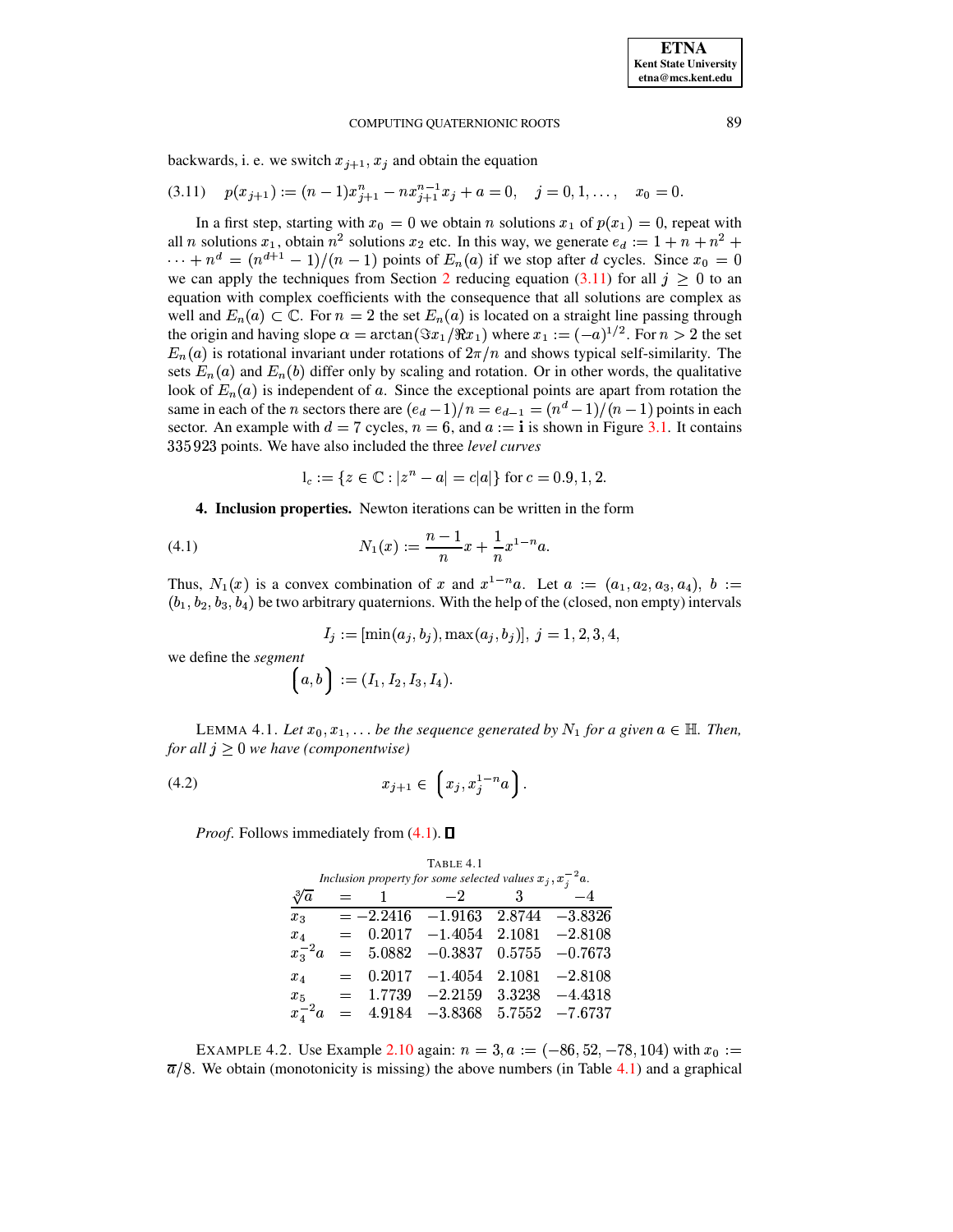

<span id="page-8-0"></span>FIG. 4.1. Inclusion property of Newton iterations from step 4 to step 8.

representation in Figure 4.1. We also see that the inclusion is very quickly so precise that the three curves cannot be distinguished by inspection of the graph.

As we see from the table the inclusion  $\sqrt[n]{a} \in (x_j, x_j^{1-n}a)$  which is valid for real roots is not true in general.

5. Numerical behavior of Newton iterations. There are three cases:

- (i) The iterates converge quickly (quadratically).
- (ii) The iterates converge slowly (linearly).
- (iii) The iterates do not converge.

**Case i.)** We choose an arbitrary a and select the initial guess  $x_0$  so that  $\overline{a}$  and  $x_0$  commute  $(\Rightarrow N_1 = N_2)$ . We observe fast (quadratic) convergence. In the Figures 7.1, 7.2, left side, p. 95, we see 16 examples for  $n = 3$  and for  $n = 7$ , showing the absolute value of the residuals. In all examples the convergence is eventually quadratic.

**Case ii.)** We choose  $a$  and  $x_0$  randomly and independently. Ten examples are exhibited in Figure 5.1 where the horizontal axis represents the number of iterations and where the vertical axis represents the exponent of the absolute value of the residuals with respect to base ten. In all cases the convergence is slow (linear).

Case iii.) We look at the following special example.

EXAMPLE 5.1. Let  $a := (0,0,1,0)$ ,  $h := \sqrt{3 + 2\sqrt{2}}$ ,  $\beta^4 := (5\sqrt{2} - 7)\frac{h}{8}$ ,  $\alpha := h\beta$  and  $n = 4$ . Then, ( $\alpha \approx 0.9239$ ,  $\beta \approx 0.3827$ )

<span id="page-8-1"></span>
$$
\sqrt[4]{a} \in \{(\alpha,0,\beta,0),(-\alpha,0,-\beta,0),(-\beta,0,\alpha,0),(\beta,0,-\alpha,0)\}.
$$

If we start both iterations for this case with  $x_0 = (0,0,0,1)$ , we have  $x_0 \overline{a} \neq \overline{a} x_0$  and we obtain different iterates. And even worse, if we continue the computation (see Figure 5.2, showing the absolute value of the residual), we observe that the first and third component of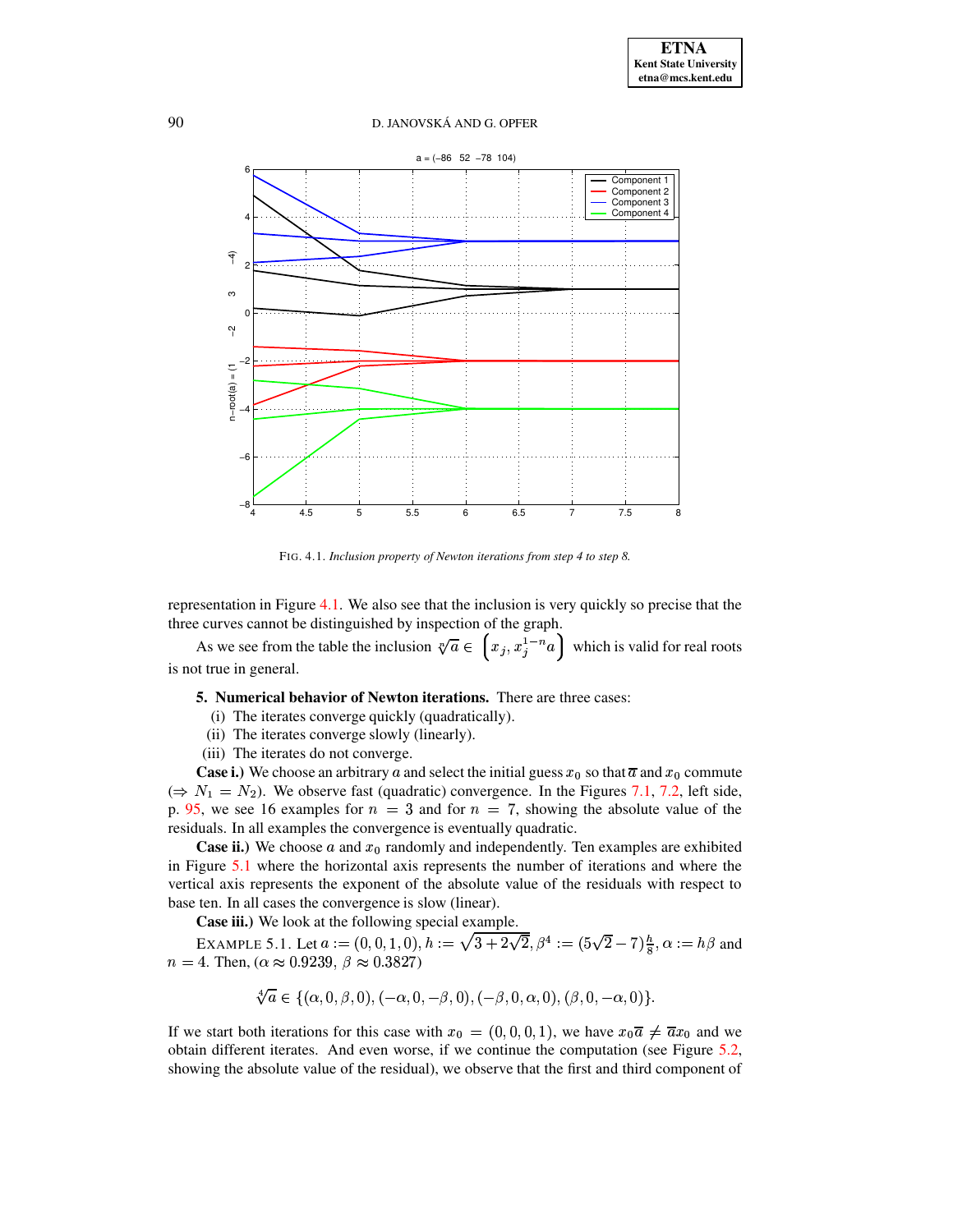

<span id="page-9-0"></span>FIG. 5.1. *Fourth root of quaternion*  $a$ ,  $a$  *and initial guess*  $x_0$  *random.* 

all iterates will remain zero. Thus, convergence is impossible. Observe, that those elements which commute with a have the form  $x = (x_1, 0, x_3, 0)$ .



FIG. 5.2. *Fourth root of quaternion*  $a = (0, 0, 1, 0)$ *, with initial guess*  $x_0 = (0, 0, 0, 1)$ *.* 

<span id="page-9-1"></span>**6. Convergence of Newton iterations.** According to our previous investigations, the two Newton iterations defined in  $(3.2)$ ,  $(3.3)$  may converge slowly or may not converge in case the initial guess  $x_0$  and the given a do not commute. Therefore, we assume throughout this section that a and  $x_0$  commute. We already mentioned that equivalently,  $x_0$  and  $\overline{a}$  commute. Then, according to Lemma [3.1](#page-4-3) the two formulas produce the same sequence. Therefore, we only use formula  $(3.2)$ . We want to show that in this case the convergence is fast. The details will be specified later.

Let g be defined by  $g(x) := x^n - a$  where  $a, x \in \mathbb{H}$  and  $a \neq 0$ . We will compare the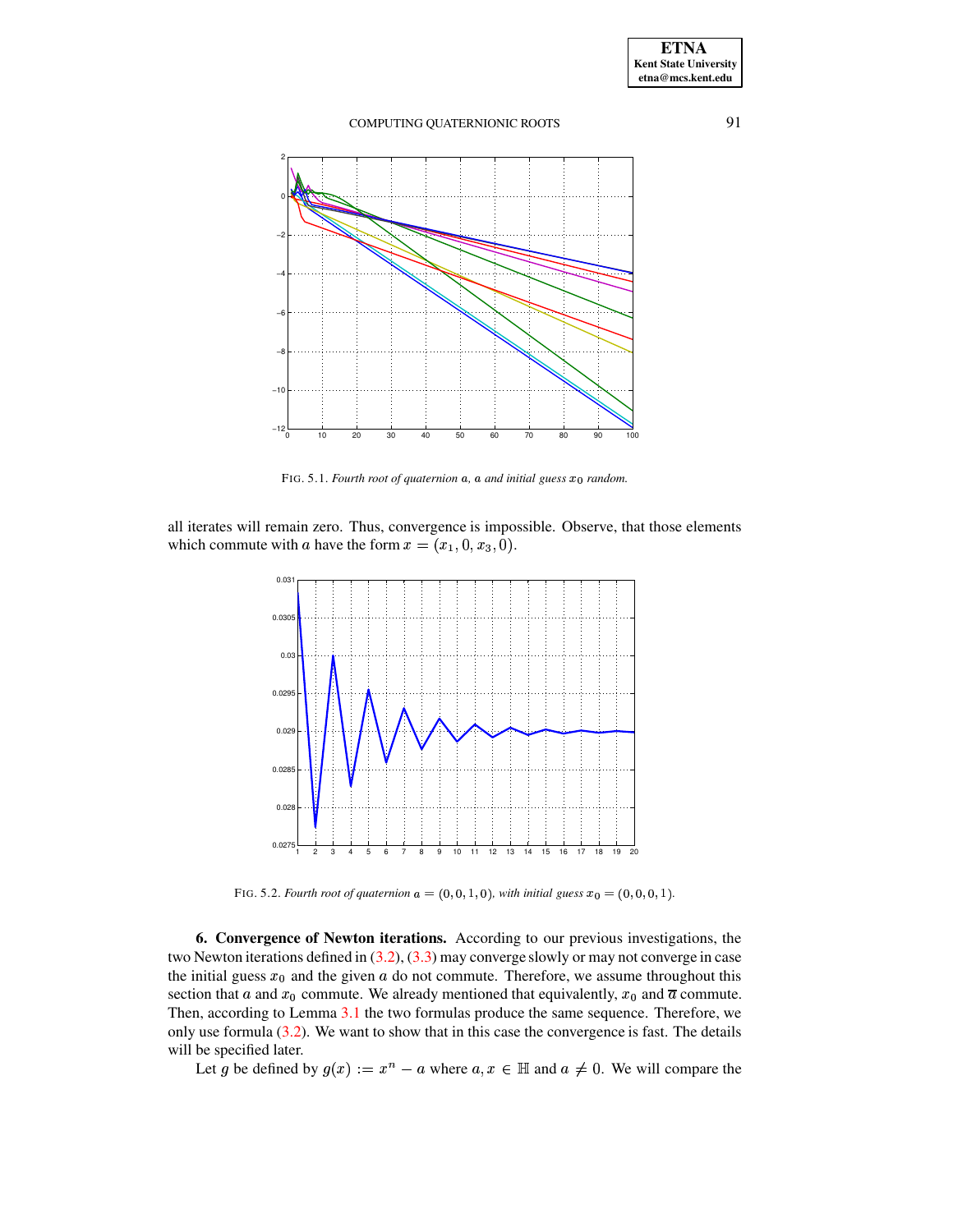iteration generated by formula  $(3.2)$  with the classical Newton iteration which is defined by the linear  $(4 \times 4)$  system

<span id="page-10-0"></span>(6.1) 
$$
g(x_j) + g'(x_j)\eta_j = 0, \quad x_{j+1} := x_j + \eta_j, \quad j = 0, 1, \ldots,
$$

where  $g'$  is the already mentioned  $(4 \times 4)$  Jacobian matrix whose columns are the partial derivatives of g with respect to the four components of  $x = (x_1, x_2, x_3, x_4)^T$ . The equation (6.1) is a linear system for the unknown  $\eta_j$  where  $x_j$  is known. Here and in the sequel of this section, it is reasonable to assume that  $x_j, \eta_j$  have the form of column vectors. An explicit formula for  $g'$  for  $n = 2$  was already given in the Introduction, formula (1.3). For the general case, we will develop a recursive and an explicit formula for  $g'$ . Let us denote by  $g^{(j)}$  the column vector of the partial derivative of g with respect to the variable  $x_j$ ,  $j = 1, 2, 3, 4$ . Then  $g' = (g^{(1)}, g^{(2)}, g^{(3)}, g^{(4)})$ . We will use the formulas

<span id="page-10-1"></span>(6.2) 
$$
(x^2)^{(j)} := (xx)^{(j)} = xx^{(j)} + x^{(j)}x
$$
,  $j = 1, 2, 3, 4$ ,  
\n(6.3)  $(x^n)^{(j)} := (xx^{n-1})^{(j)} = x(x^{n-1})^{(j)} + x^{(j)}x^{n-1}$ ,  $j = 1, 2, 3, 4$ ,  $n \ge 3$ .

Since  $x = x_1 + x_2$ **i** +  $x_3$ **j** +  $x_4$ **k** we have  $x^{(1)} = 1, x^{(2)} =$ **i**,  $x^{(3)} =$ **j**,  $x^{(4)} =$ **k**. For  $n = 2$ we have therefore

$$
g'(x) = (x + x, x\mathbf{i} + \mathbf{i}x, x\mathbf{j} + \mathbf{j}x, x\mathbf{k} + \mathbf{k}x) = x\mathbf{E} + \mathbf{E}x
$$

where

$$
\mathbf{E} := (1, \mathbf{i}, \mathbf{j}, \mathbf{k}),
$$

and the multiplications  $xE$ ,  $Ex$  are not matrix multiplications but simply componentwise multiplications with the (quaternionic) constant x. If  $\bf{E}$  is considered a matrix, then it is the identity matrix. For a general  $n \geq 3$  we obtain from (6.3)

$$
g'(x) = x((x^{n-1})^{(1)}, (x^{n-1})^{(2)}, (x^{n-1})^{(3)}, (x^{n-1})^{(4)}) + \mathbf{E}x^{n-1}.
$$

In order for the multiplication with x to be correct, each column  $(x^{n-1})^{(j)}$ ,  $j = 1, 2, 3, 4$ , has to be understood as a quaternion.

Let us write instead of  $g'$  a little more accurately  $g'_n$  if the Jacobian matrix is derived from  $g_n(x) := x^n - a$ . Then the formulas (6.2), (6.3) read

<span id="page-10-2"></span>(6.4) 
$$
g'_{2}(x) = x\mathbf{E} + \mathbf{E}x, \quad g'_{n}(x) = xg'_{n-1} + \mathbf{E}x^{n-1}, \quad n \ge 3.
$$

From these formulas it is easy to derive the following explicit formula

<span id="page-10-4"></span>(6.5) 
$$
g'_{n+1}(x) = \sum_{j=0}^{n} x^{n-j} \mathbf{E} x^j, \quad n \ge 0,
$$

where we also allow  $g'_1 := \mathbf{E}$ . In particular, we have  $g'_n(0) = 0$  for  $n \ge 2$ . Since we have already computed  $g'_2$  in (1.3) we can compute  $g'_3$  quite easily by using (6.4):

(6.6) 
$$
g_3'(x) = x g_2'(x) + \mathbf{E} x^2 =
$$

<span id="page-10-3"></span>
$$
\left(\begin{matrix}3(x_1^2-x_2^2-x_3^2-x_4^2)&-6x_1x_2&-6x_1x_3&-6x_1x_4\\6x_1x_2&3x_1^2-3x_2^2-x_3^2-x_4^2&-2x_2x_3&-2x_2x_4\\6x_1x_3&-2x_2x_3&3x_1^2-x_2^2-3x_3^2-x_4^2&-2x_3x_4\\6x_1x_4&-2x_2x_4&-2x_3x_4&3x_1^2-x_2^2-x_3^2-3x_4^2\end{matrix}\right)
$$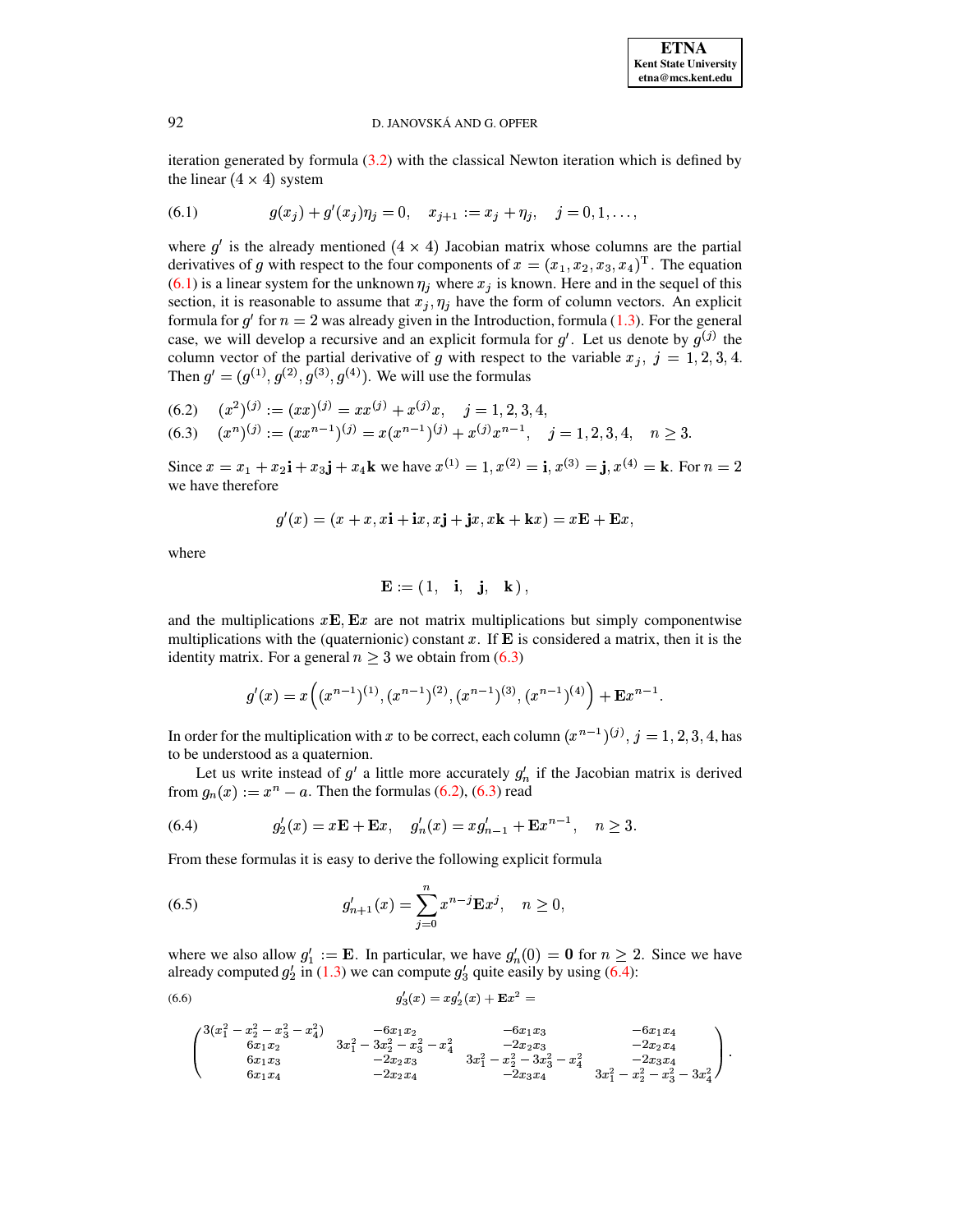93

This expression is quite complicated. However, we do not need any explicit formula like  $(6.6)$  for numerical purposes, because we can create the needed values by evaluating  $(6.4)$ , or  $(6.5)$  directly.

We shall show below that, roughly, the classical Newton iterates governed by  $(6.1)$  are identical with the iterates produced by  $(3.2)$  or  $(3.3)$ . However, there is a difference in the break down behavior. We have already seen (proof of Lemma 3.4) that the iteration defined by (3.2) can break down if and only if  $N_1(x) = 0$ , which would imply that the Jacobian matrix  $g'_n(x)$  is the zero matrix. Thus, the classical Newton iteration will also break down. However, there is the possibility that  $g'_n$  is not the zero matrix but nevertheless singular, implying that the classical Newton iteration breaks down, whereas the other iteration still works. It is best to present an example for this case.

EXAMPLE 6.1. Let  $n = 4$ ,  $a = x_0 = (0, 0, 1, 0)$ . Then (cf. (6.5))

$$
g_4'(x_0) = \begin{pmatrix} 0 & 0 & 4 & 0 \\ 0 & 0 & 0 & 0 \\ -4 & 0 & 0 & 0 \\ 0 & 0 & 0 & 0 \end{pmatrix}
$$

and the classical Newton iteration cannot be continued. However,  $x_1 := N_1(x_0)$  $(-1/4, 0, 3/4, 0)$  and the following values converge quickly to  $(-\beta, 0, \alpha, 0)$ . Compare to Example 5.1. A remedy would be to start the classical Newton iteration with  $x_1$ .

The connection between the two iterations  $(3.2)$  and  $(6.1)$  is established in the following theorem.

THEOREM 6.2. Let  $g_n$  be defined by  $g_n(x) := x^n - a$  for  $x, a \in \mathbb{H}$ ,  $a \neq 0$  and  $n \geq 2$ . Let the initial guess  $x_0 \neq 0$  commute with  $\overline{a}$  and let  $x_0$  be the same for both iterations (3.2), (6.1). Then, both iterations produce the same sequences, provided the Jacobian matrix  $g'_n$  is not singular.

*Proof.* We prove that

(6.7) 
$$
\eta_0 := \frac{1}{n} \left( x_0^{1-n} a - x_0 \right)
$$

solves (6.1) for  $j = 0$ . This is sufficient because of  $x_1 = x_0 + \eta_0 = x_0 + \frac{1}{n} \left( x_0^{1-n} a - x_0 \right) =$  $\frac{1}{n}\left((n-1)x_0 + x_0^{1-n}a\right) =: N_1(x_0).$  If we use formula (6.5) we have to show that

$$
x_0^n - a + \frac{1}{n} \left[ \sum_{j=0}^{n-1} x_0^{n-1-j} \mathbf{E} x_0^j \right] \left( x_0^{1-n} a - x_0 \right) = 0
$$

Inside the square brackets are matrices. Vectors are in round or in no parentheses. The former equation is equivalent to

$$
n(x_0^n - a) + \Big[\sum_{j=0}^{n-1} x_0^{n-1-j} \mathbf{E} x_0^j\Big] x_0^{1-n} a - \Big[\sum_{j=0}^{n-1} x_0^{n-1-j} \mathbf{E} x_0^j\Big] x_0 = 0.
$$

Thus, it suffices to show that

$$
\bigg[\sum_{j=0}^{n-1} x_0^{n-1-j} \mathbf{E} x_0^j\bigg] x_0 = nx_0^n, \quad \bigg[\sum_{j=0}^{n-1} x_0^{n-1-j} \mathbf{E} x_0^j\bigg] x_0^{1-n} a = na.
$$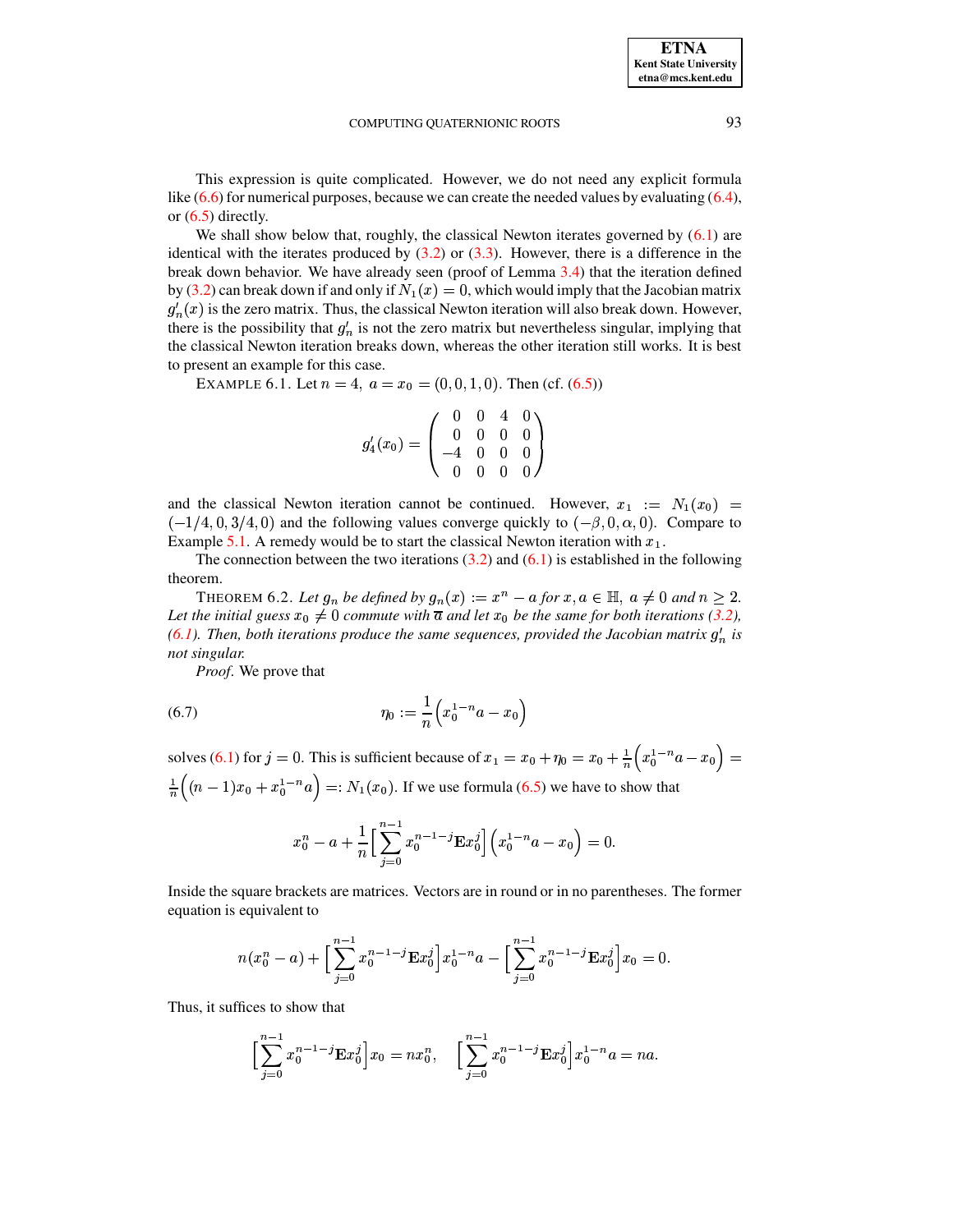The first equation is a special case of the second equation, put  $a = x_0^n$ . It is therefore sufficient to show the validity of the second equation. We prove the second equation by induction. We shall use that a and  $x_0$  commute with the consequence that a and  $x_0^k$  also commute for all  $k \in \mathbb{Z}$ . See [\(3.6\)](#page-5-2). For  $n = 1$  the equation is true. Suppose it is true as it stands. Then

$$
\left[\sum_{j=0}^{n} x_0^{n-j} \mathbf{E} x_0^j \right] x_0^{-n} a = \left[\sum_{j=0}^{n-1} x_0^{n-j} \mathbf{E} x_0^j + \mathbf{E} x_0^n \right] x_0^{-n} a
$$
  
=  $x_0 \left[\sum_{j=0}^{n-1} x_0^{n-1-j} \mathbf{E} x_0^j \right] x_0^{1-n} a x_0^{-1} + \underbrace{\left[\mathbf{E} x_0^n \right] x_0^{-n} a}_{=a} = (n+1) a.$ 

Thus, we have shown, that  $\eta_0$  solves [\(6.1\)](#page-10-0) for  $j = 0$ . This will even be true, if  $g'_n$  is singular.  $\Box$ 

By this theorem we have shown, that the iteration defined by [\(3.2\)](#page-4-1) coincides with the classical Newton iteration via the Jacobian matrix  $g'$  of the partial derivatives. Therefore, all known features are valid: The iteration converges locally and quadratically to one of the roots. The iteration generated by [\(3.2\)](#page-4-1) has the advantage that, numerically, the case  $N_1(x) = 0$  is practically impossible (cf. Proof of Lemma [3.4\)](#page-6-1) since this requires, that the components of  $x$ are irrational numbers which, however, have in general no representation in a computer.

In the last section (no. [9\)](#page-15-0) we shall give an independent proof for the local, quadratic convergence of Newton's method for finding roots by showing that an analogue of Taylor's theorem can be applied to  $N_1$  or  $N_2$ .

**7.** The Gâteaux derivative and the damped Newton iteration. The Gâteaux derivative of a mapping  $g : \mathbb{H} \to \mathbb{H}$  was already defined in [\(1.2\)](#page-1-4). Let  $g_n(x) := x^n - a$  for  $x, a \in \mathbb{H}$ , then

$$
g'_n(x,h) = \sum_{j=0}^{n-1} x^{n-1-j} h x^j.
$$

For real h this specializes to  $g'_n(x, h) = nhx^{n-1}$  and if we introduce this expression into the classical Newton form [\(1.1\)](#page-0-0) (replacing  $g'(x)$  with  $g'_n(x,h)$ ) we obtain

$$
x_{\rm new}:=N(x):=x+\frac{1}{nh}\big(x^{1-n}a-x\big)
$$

which coincides with  $N_1$  defined in [\(3.2\)](#page-4-1) if  $h = 1$ , otherwise it can be regarded as a damped Newton form with *damping factor*  $\lambda := 1/h$ . Damping is normally used in the beginning of the iteration. It enlarges (sometimes) the basin of attraction. In order to apply damping we write

<span id="page-12-0"></span>(7.1) 
$$
x_{\text{new}}(\lambda) := N(x, \lambda) := x + \lambda \frac{1}{n} (x^{1-n} a - x)
$$

and carry out the following test

$$
|g_n(x_{\rm new}(\lambda))| < |g_n(x)|, \quad \lambda := 1, \frac{1}{2}, \frac{1}{4}, \ldots
$$

The first (largest)  $\lambda$  which passes this test will be used to define  $x_{\text{new}}(\lambda)$  for the next step. This strategy proved to be very useful in all examples we used.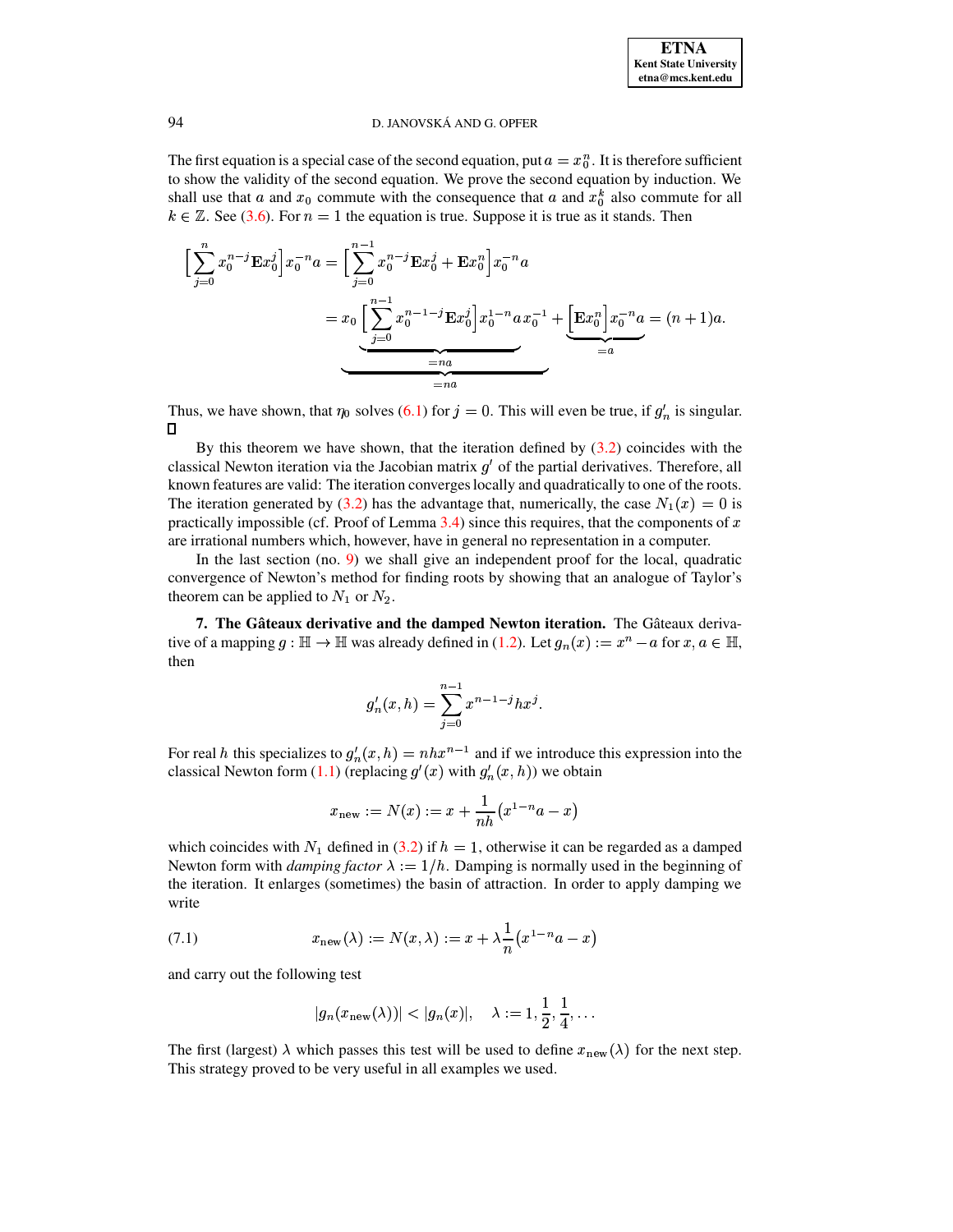

FIG. 7.1. *Newton without and with damping, applied to the computation of third roots.*

<span id="page-13-0"></span>

FIG. 7.2. *Newton without and with damping, applied to the computation of seventh roots.*

<span id="page-13-1"></span>As expected, the damping is used only in the beginning of the iteration, with the consequence that the convergence order is not changed, and, in addition, only few damping steps were applied. We show the effect in Figures [7.1](#page-13-0) and [7.2,](#page-13-1) where 16 cases are exhibited each for  $n=3$  and  $n=7$ . The initial data are identical for the undamped and damped case. In the case of  $n = 2$  the undamped and damped case look alike.

We also compared the number of calls of  $N$  (defined in  $(7.1)$ ) for the damped Newton iteration and for  $N_1$  (defined in [\(3.2\)](#page-4-1)) for the undamped Newton iteration. For  $n=2$  and  $n = 3$  these numbers are similar, but from  $n = 5$  on there is a clear difference. We made 1000 tests for  $n=3,5$ , and for  $n=7$ . For  $n=5$  the number of calls with damping is about 22% smaller than that without damping. For  $n = 7$  those figure is 25%.

# **8. The Schur decomposition of quaternions.** We start with a definition.

DEFINITION 8.1. Let  $a_1, a_2, a_3, a_4$  be any four real numbers. We form the two complex numbers  $\alpha := a_1 + a_2$ **i**,  $\beta := a_3 + a_4$ **i** and the following two matrices:

<span id="page-13-2"></span>(8.1) 
$$
\mathbf{A} := \begin{pmatrix} \alpha & \beta \\ -\overline{\beta} & \overline{\alpha} \end{pmatrix}, \quad \mathbf{B} := \begin{pmatrix} a_1 & -a_2 & -a_3 & -a_4 \\ a_2 & a_1 & -a_4 & a_3 \\ a_3 & a_4 & a_1 & -a_2 \\ a_4 & -a_3 & a_2 & a_1 \end{pmatrix}.
$$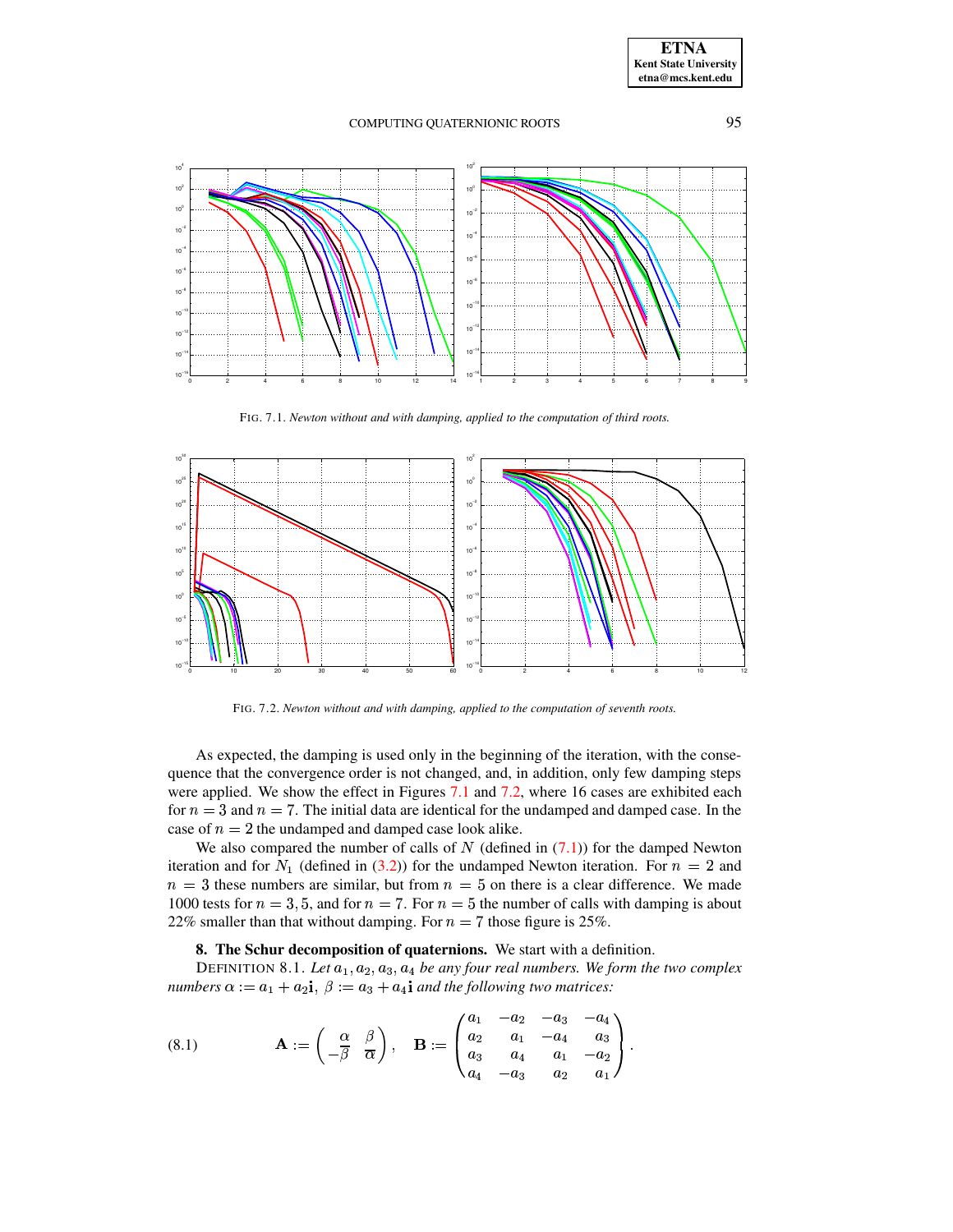*The matrix* **A** will be called complex q-matrix, the matrix **B** will be called real q-matrix.

Both types of matrices are isomorphic to quaternions  $a := (a_1, a_2, a_3, a_4)$  with respect to matrix multiplication. We have  $|\mathbf{a}| = ||\mathbf{A}|| = ||\mathbf{B}||$  with the consequence that the conditions of **A** and **B** are equal to one. Further,  $AA^* = |a|^2 I$ ,  $BB^T = |a|^2 I$ . The eigenvalues of **A** and  $\bf{B}$  are the same, only in  $\bf{B}$  all eigenvalues appear twice. The two eigenvalues of  $\bf{A}$  are  $\sigma_{\pm} := a_1 \pm \sqrt{a_2^2 + a_3^2 + a_4^2}$  i. They are distinct if  $a \notin \mathbb{R}$ .

In Björck and Hammarling [\[2\]](#page-20-8) the authors develop methods to finding the square root of a matrix. In more recent papers these methods are extended to the computation of  $n$ -th roots of matrices, Smith  $[12]$ , Higham [\[6\]](#page-20-9), Iannazzo [\[7\]](#page-20-10). For finding a root of a matrix C the authors use the Schur decomposition of  $C$ . If  $C$  is any complex square matrix, then the (complex) Schur decomposition which always exists has the form

$$
\mathbf{S} = \mathbf{U}^* \mathbf{C} \mathbf{U},
$$

where S is upper triangular, thus, having the eigenvalues of C on its diagonal, and U is unitary (i.e.  $\mathbf{U}^* \mathbf{U} = \mathbf{I}$ ). If one knows an n-th root **Y** of **S**, then  $\mathbf{C} = \mathbf{U} \mathbf{S} \mathbf{U}^* = \mathbf{U} \mathbf{Y}^n \mathbf{U}^* = \mathbf{V} \mathbf{V}$  $(\mathbf{UYU^*})^n =: \mathbf{X}^n$ . Thus, **X** is an *n*-th root of **C**.

An application to quaternions results in the question: Can  $A$  or  $B$  have a Schur decomposition, in terms of q-matrices? If we pose this problem for complex q-matrices we have to ask whether a decomposition of the following form is possible:

<span id="page-14-1"></span>(8.2) 
$$
\begin{pmatrix} \sigma_+ & 0 \\ 0 & \sigma_- \end{pmatrix} =: \begin{pmatrix} \sigma & 0 \\ 0 & \overline{\sigma} \end{pmatrix} = \begin{pmatrix} \overline{u} & -v \\ \overline{v} & u \end{pmatrix} \begin{pmatrix} \alpha & \beta \\ -\overline{\beta} & \overline{\alpha} \end{pmatrix} \begin{pmatrix} u & v \\ -\overline{v} & \overline{u} \end{pmatrix},
$$

where  $\alpha, \beta$  are arbitrary, given complex numbers and  $\sigma, u, v$  are wanted complex numbers such that  $|u|^2 + |v|^2 = 1$ . If we rewrite this equation with quaternions, it reads

<span id="page-14-0"></span>
$$
\sigma = \overline{\mathbf{u}} a \mathbf{u}, \quad |\mathbf{u}| = 1,
$$

where **u** is the quaternion defining the q-matrix **U**, i. e. **u** :=  $(\Re(u), \Im(u), \Re(v), \Im(v))$ . Since  $|u|^2 = |u|^2 + |v|^2 = 1$  we have  $u^{-1} = \overline{u}$ . Thus, equation [\(8.3\)](#page-14-0) defines an equivalence between  $\sigma$  and a. Our former Lemma [2.2](#page-2-3) confirms that  $\sigma$  and a are indeed equivalent. This may be summarized as follows.

THEOREM 8.2. Let a be a quaternion and  $\sigma$  the complex representative of a. Then [\(8.3\)](#page-14-0) *is the Schur decomposition of a*.

*Proof.* Rewrite  $(8.3)$  in form of complex q-matrices.  $\Box$ 

In terms of quaternions, the application of the Schur decomposition leads to the explicit determination of the roots as already described in Section [2.](#page-1-2)

Because of the isomorphy between complex and real q-matrices, corresponding results for real q-matrices can be directly copied from the case of complex q-matrices and are deleted here.

In order to find  $\bf{u}$ , equation [\(8.3\)](#page-14-0) may be regarded as a linear, homogeneous, real system of four equations in the four components of  $\bf{u}$ . In a former paper, [\[8\]](#page-20-11), we have already solved a similar system. It has the form

$$
\mathbf{D} \mathbf{u} = \mathbf{0}, \quad \mathbf{D} := \left( \begin{array}{cccc} 0 & -a_2 + |a_v| & -a_3 & -a_4 \\ a_2 - |a_v| & 0 & -a_4 & a_3 \\ a_3 & a_4 & 0 & -a_2 - |a_v| \\ a_4 & -a_3 & a_2 + |a_v| & 0 \end{array} \right).
$$

The matrix has rank two for  $a \in \mathbb{H} \setminus \mathbb{R}$ . We find two independent solutions as follows:

 $z = 1 + \sqrt{|w_0| + |w_2| + |w_3| + |w_4| + |w_5| + |w_6| + |w_7| + |w_8| + |w_9| + |w_9| + |w_1| + |w_2| + |w_3| + |w_4| + |w_5| + |w_6| + |w_7| + |w_9| + |w_1| + |w_2| + |w_3| + |w_4| + |w_5| + |w_6| + |w_7| + |w_7| + |w_8| + |w_9| + |w_1| + |w_2| + |w_3| + |w_4| + |w_5| + |w_6| + |w_7| + |w_$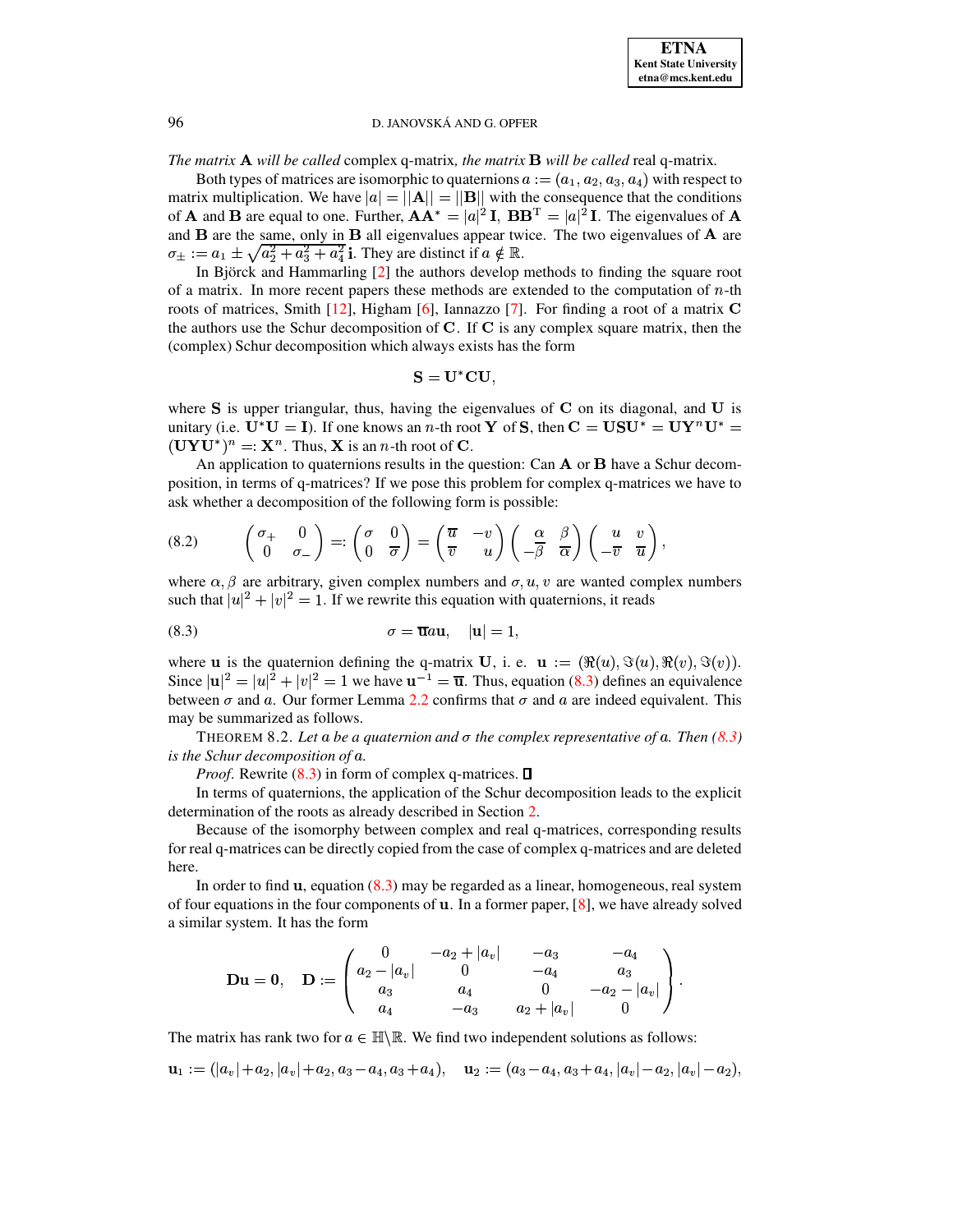provided  $a_3$  or  $a_4$  is not vanishing. In case  $a_3 = a_4 = 0$  and  $a_2 > 0$ ,  $\mathbf{u}_1 := (1, 0, 0, 0)$ ,  $\mathbf{u}_2 :=$  $(0, 1, 0, 0)$  are independent solutions. In case  $a_3 = a_4 = 0$  and  $a_2 < 0$ ,  $u_1 := (0, 0, 1, 0)$ ,  $\mathbf{u}_2 := (0, 0, 0, 1)$  are independent solutions. The general solution of [\(8.3\)](#page-14-0) and of [\(8.2\)](#page-14-1) as well is, therefore,

(8.4) 
$$
\mathbf{u} := \frac{\alpha_1 \mathbf{u}_1 + \alpha_2 \mathbf{u}_2}{|\alpha_1 \mathbf{u}_1 + \alpha_2 \mathbf{u}_2|}, \quad \alpha_1, \alpha_2 \in \mathbb{R}, \quad |\alpha_1| + |\alpha_2| > 0.
$$

We could choose  $\alpha_1, \alpha_2$  such that one of the four components of **u** is vanishing, which would simplify the resulting matrix U slightly. E. g.  $\alpha_1 := -a_3 - a_4, \alpha_2 := |a_v| + a_2$  would make the second component of u vanish and the corresponding complex U would have a real diagonal (provided  $|a_3| + |a_4| > 0$ ). But we would like to point out that the considerations of this section are of theoretical nature and not used in our numerical computations. The Householder transformation, developed from  $(2.5)$  to  $(2.6)$  is to our taste much neater and does not need the explicit knowledge of  $\bf{u}$ .

In view of the isomorphic representations  $(8.1)$  of quaternions in matrix forms, it is of course tempting to use matrix algorithms for treating quaternions. As far as only elementary arithmetic operations are used, there will be no problem. But there is already a difference in the amount of arithmetic work. To invert a quaternion, 11 (real) flops are needed. To invert a corresponding complex  $(2 \times 2)$  matrix requires 300 flops and to invert a real  $(4 \times 4)$  matrix requires 350 flops (matlab counts). Since in general matrix operations do not know about the underlying quaternionic structure, problems of ignoring the matrix structure can be avoided by simply using quaternion arithmetic. This is supported in two papers by Dongarra, Gabriel, Koelling, and Wilkinson, [\[3\]](#page-20-12), [\[4\]](#page-20-13). There is a very simple example, see the present authors [\[9\]](#page-20-14), of computing eigenvalues of a quaternion valued  $(2 \times 2)$  matrix where an application of an eigenvalue algorithm to the corresponding complex  $(4 \times 4)$  matrix gives bad results. The matrix structure is ignored and the precision is reduced significantly. Another example: If one computes the matlab Schur decomposition of  $A$ ,  $B$  the resulting unitary matrices  $U$  do not belong into the class of q-matrices.

<span id="page-15-0"></span>**9. Taylor** for  $x^n$  in the quaternionic case. The question is whether there are some possibilities to extend Taylor's theorem also to quaternionic valued functions, though derivatives in the strong (complex) sense do not exists. We will only treat the question for simple functions  $f$  defined by

$$
f(x) := x^n, \quad n \in \mathbb{Z}, \ x \in \mathbb{H},
$$

and we will replace derivatives of  $f$  by the derivatives we know from the real and complex case, namely

<span id="page-15-3"></span>
$$
(9.1) \t f'(x) := nx^{n-1}, \t f''(x) := n(n-1)x^{n-2}, \t n \in \mathbb{Z}, x \in \mathbb{H},
$$

and we will call these functions,  $f<sup>t</sup>$ ,  $f<sup>tt</sup>$  derivatives. We shall show that a Taylor formula of the form

<span id="page-15-1"></span>(9.2) 
$$
f(x) = f(x_0) + f'(\xi)(x - x_0),
$$

is possible which reads in our special case

(9.3) 
$$
x^n = x_0^n + n\xi^{n-1}(x - x_0),
$$

which leads for  $n \neq 0$  to

<span id="page-15-2"></span>(9.4) 
$$
\xi^{n-1} = \frac{1}{n}(x^n - x_0^n)(x - x_0)^{-1}.
$$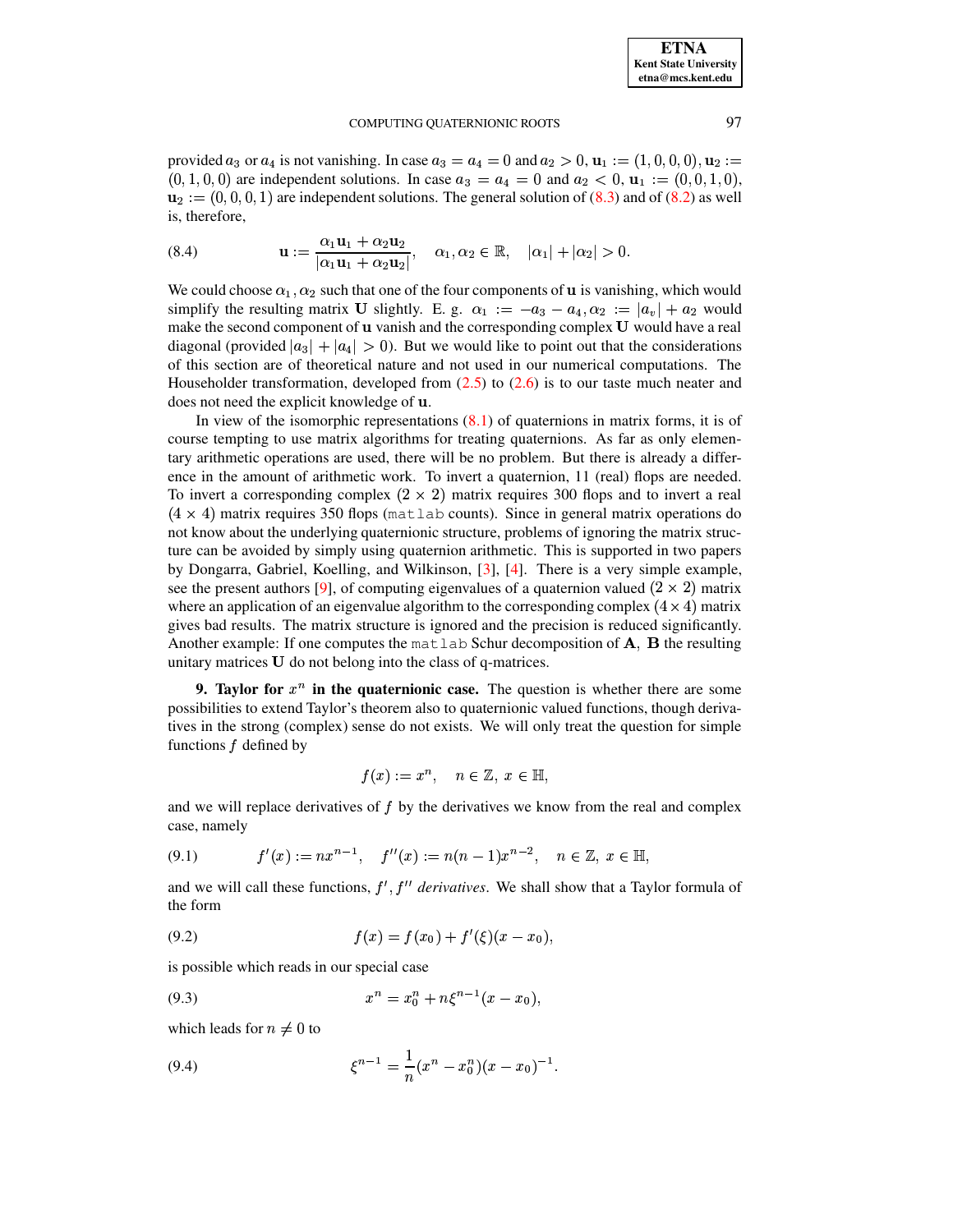That means we can find  $n-1$  values of  $\xi$  such that formula (9.2) is valid. However, this is quite trivial. What we want to know is some information on the location of  $\xi$  in relation to x and  $x_0$ . If we do not make special assumptions on x and  $x_0$  we are not able to make forecasts about  $\xi$ . But if we assume that  $x, x_0$  commute then the situation changes. For commuting  $x, x_0$  we have the formula

<span id="page-16-0"></span>(9.5) 
$$
f'(\xi) = (x^n - x_0^n)(x - x_0)^{-1} = \sum_{j=0}^{n-1} x^j x_0^{n-j-1}, \quad n \ge 1.
$$

The same formula for negative  $m$  reads

<span id="page-16-1"></span>
$$
(9.6) \t f'(\xi) = (x^m - x_0^m)(x - x_0)^{-1} = -\sum_{j=0}^{-m-1} x^{-j-1} x_0^{j+m}, \quad m \le -1.
$$

These formulas are also valid for  $m = n = 0$ , but they are trivial in this case. If we go one step further with Taylor's formula we obtain

<span id="page-16-5"></span>(9.7) 
$$
f(x) = f(x_0) + f'(x_0)(x - x_0) + \frac{f''(\eta)}{2}(x - x_0)^2.
$$

If we put  $f(x) := x^n$  then for  $\eta$  we obtain (for  $n \neq 0, n - 1 \neq 0$ ) the formula

<span id="page-16-2"></span>
$$
(9.8) \hspace{1cm} \eta^{n-2} = \frac{2}{n(n-1)} \Big( (x^n - x_0^n)(x - x_0)^{-2} - nx_0^{n-1}(x - x_0)^{-1} \Big).
$$

With the help of  $(9.4)$ ,  $(9.5)$ , and  $(9.6)$  we obtain

<span id="page-16-3"></span>(9.9)  
\n
$$
\frac{f''(\eta)}{2} = (x^n - x_0^n)(x - x_0)^{-2} - nx_0^{n-1}(x - x_0)^{-1}
$$
\n
$$
= \sum_{j=1}^{n-1} (n-j)x^{j-1}x_0^{n-j-1}, \quad n \ge 1,
$$
\n
$$
\frac{f''(\eta)}{2} = (x^m - x_0^m)(x - x_0)^{-2} - mx_0^{m-1}(x - x_0)^{-1}
$$
\n
$$
= \sum_{j=0}^{-m-1} (-m-j)x^{-j-1}x_0^{m+j-1}, \quad m \le -1.
$$

If we express  $\xi^{n-1}$  defined in (9.4) either by (9.5) or by (9.6) and  $\eta^{n-2}$  defined in (9.8) either by (9.9) or by (9.10), then  $\xi^{n-1}$ ,  $\eta^{n-2}$  have one common feature. They all represent convex combinations. Therefore, we have the following inclusion properties:

<span id="page-16-4"></span>
$$
(9.11) \quad \xi^{n-1} \in \Big(\min_{j=0,1,\dots,n-1} x^j x_0^{n-j-1}, \max_{j=0,1,\dots,n-1} x^j x_0^{n-j-1}\Big), \ n \ge 1,
$$

$$
(9.12) \ \xi^{m-1} \in \left( \min_{j=0,1,\dots,-m-1} x^{-j-1} x_0^{m+j}, \max_{j=0,1,\dots,-m-1} x^{-j-1} x_0^{m+j} \right), \ m \le -1,
$$
\n
$$
(9.12) \ \ x_{n-2}^{n-2} \in \left( \dots, \frac{i-1}{n-1} \frac{n-i-1}{n-i-1}, \frac{i-1}{n-1} \frac{n-i-1}{n-i-1} \right) \ge 0.
$$

$$
(9.13) \ \eta^{n-2} \in \Big(\min_{j=1,2,\dots,n-1} x^{j-1} x_0^{n-j-1}, \max_{j=1,2,\dots,n-1} x^{j-1} x_0^{n-j-1}\Big), \ n \ge 2,
$$

$$
(9.14) \ \eta^{m-2} \in \Big(\min_{j=0,1,\dots,-m-1} x^{-j-1} x_0^{m+j-1}, \max_{j=0,1,\dots,-m-1} x^{-j-1} x_0^{m+j-1}\Big), \ m \le -1,
$$

where in all cases the minima and maxima have to be applied componentwise. More exactly, one could also say that these values are all contained in the convex hull of the given points. The situation is particularly simple in the cases where  $n$  is small: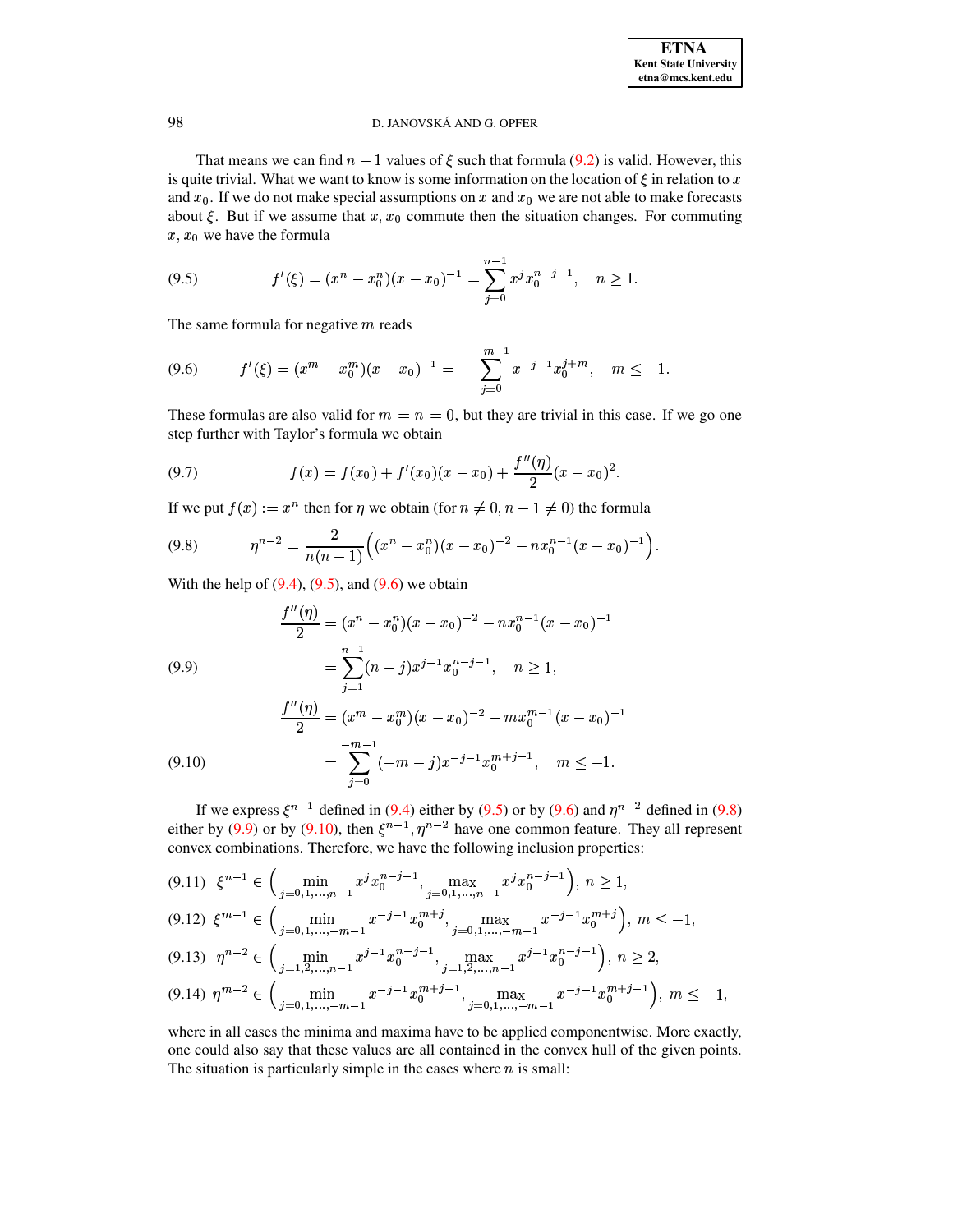$$
\xi = \frac{1}{2}(x + x_0), \quad n = 2,
$$
  
\n
$$
\xi^2 = \frac{1}{3}(x^2 + x x_0 + x_0^2), \quad n = 3,
$$
  
\n
$$
\xi^3 = \frac{1}{4}(x^3 + x^2 x_0 + x x_0^2 + x_0^3), \quad n = 4,
$$
  
\n
$$
\xi^{-2} = x^{-1} x_0^{-1}, \quad m = -1,
$$
  
\n
$$
\xi^{-3} = \frac{1}{2}(x^{-2} x_0^{-1} + x^{-1} x_0^{-2}), \quad m = -2
$$
  
\n
$$
\xi^{-4} = \frac{1}{3}(x^{-3} x_0^{-1} + x^{-2} x_0^{-2} + x^{-1} x_0^{-3}), \quad m = -3
$$
  
\n
$$
\eta = \frac{1}{3}(2x_0 + x), \quad n = 3,
$$
  
\n
$$
\eta^2 = \frac{1}{6}(3x_0^2 + 2x x_0 + x^2), \quad n = 4,
$$
  
\n
$$
\eta^3 = \frac{1}{10}(4x_0^3 + 3x_0^2 x + 2x_0 x^2 + x^3), \quad n = 5,
$$
  
\n
$$
\eta^{-3} = x^{-1} x_0^{-2}, \quad m = -1,
$$
  
\n
$$
\eta^{-4} = \frac{1}{3}(x^{-2} x_0^{-2} + 2x^{-1} x_0^{-3}), \quad m = -2,
$$
  
\n
$$
\eta^{-5} = \frac{1}{6}(x^{-3} x_0^{-2} + 2x^{-2} x_0^{-3} + 3x^{-1} x_0^{-4}), \quad m = -3.
$$

<span id="page-17-0"></span>We summarize our results so far.

THEOREM 9.1. (Taylor form 1) Let  $f : \mathbb{H} \to \mathbb{H}$  be defined by  $f(x) := x^n, n \in \mathbb{Z}$ , and define  $f', f''$  according to (9.1). Assume that  $x, x_0 \in \mathbb{H}$  commute. Then there is an element  $\xi \in \mathbb{H}$  and an element  $\eta \in \mathbb{H}$  such that

$$
f(x) = f(x_0) + f'(\xi)(x - x_0),
$$
  
\n
$$
f(x) = f(x_0) + f'(x_0)(x - x_0) + \frac{f''(\eta)}{2}(x - x_0)^2,
$$

where for  $\xi$ ,  $\eta$  we have the inclusions given in (9.11) to (9.14).

We are mainly interested in the case where

$$
x-x_0=:\varepsilon
$$

is small. The commutation of x, x<sub>0</sub> implies that also  $\varepsilon$  commutes with x and with x<sub>0</sub> because

<span id="page-17-1"></span>
$$
\varepsilon x=(x-x_0)x=x^2-x_0x=x^2-xx_0=x\varepsilon,\\ \varepsilon x_0=(x-x_0)x_0=xx_0-x_0^2=x_0x-x_0^2=x_0\varepsilon
$$

Since the commutation of x,  $x_0$  also implies the commutation of  $x^j$ ,  $x_0^k$  for arbitrary  $j, k \in \mathbb{Z}$ , this applies also for the two commuting pairs  $\varepsilon$ ,  $x$ ;  $\varepsilon$ ,  $x_0$ . Thus, the binomial formula for  $x^j = (x_0 + \varepsilon)^j$  is valid in the ordinary sense.

THEOREM 9.2. (Taylor form 2) Let  $f : \mathbb{H} \to \mathbb{H}$  be defined by  $f(x) := x^n, n \in \mathbb{Z}$ , and define  $f', f''$  according to (9.1). Assume that  $x, x_0 \in \mathbb{H}$  commute. Then with  $\varepsilon := x - x_0$  we have

$$
(9.15) \t f(x) = f(x_0) + f'(x_0)(x - x_0) + O(\varepsilon^2),
$$

$$
(9.16) \t f(x) = f(x_0) + f'(x_0)(x - x_0) + \frac{f''(x_0)}{2}(x - x_0)^2 + O(\varepsilon^3),
$$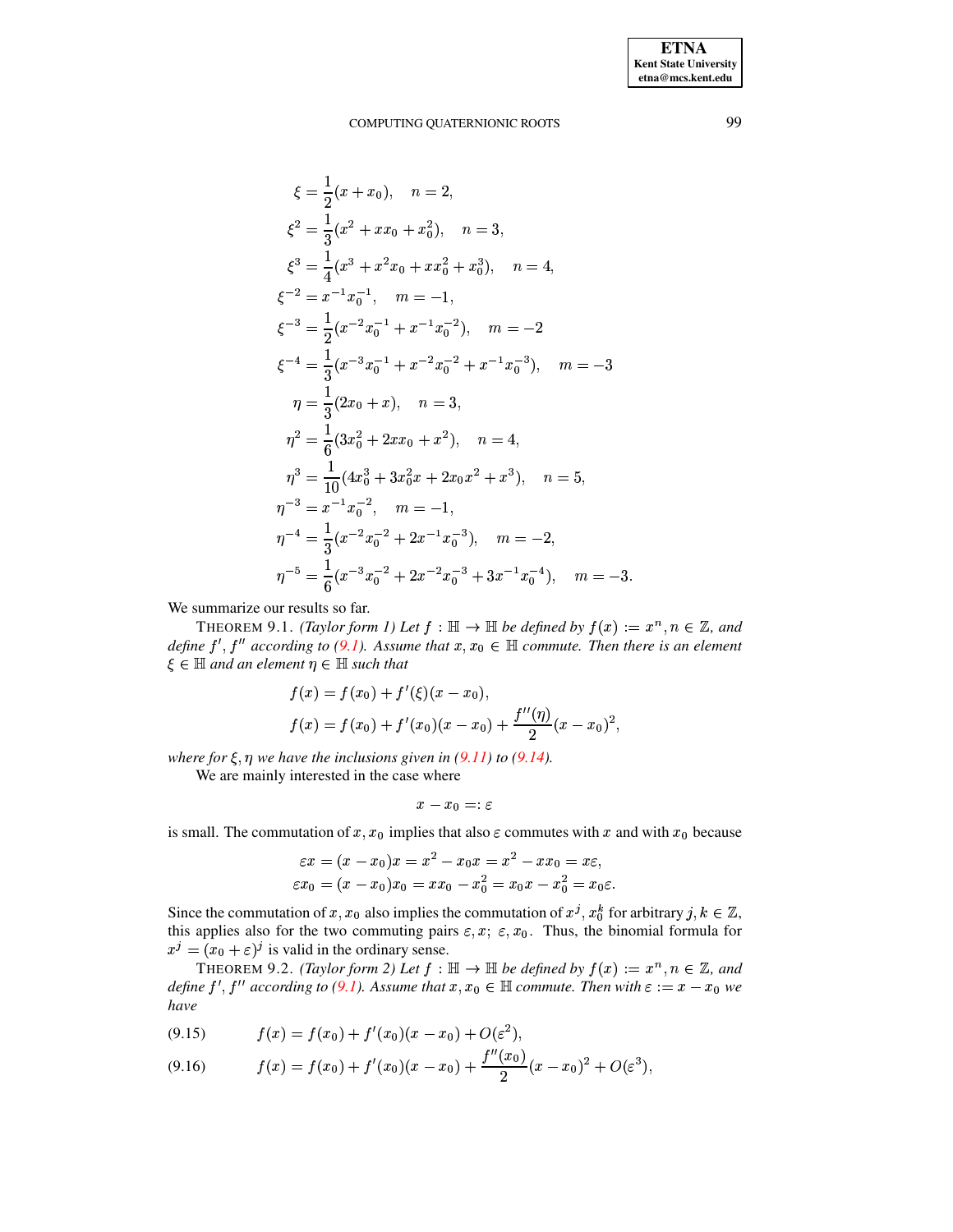where  $O(h)$  is an abbreviation for an expression with the property

$$
\lim_{|h| \to 0} O(h)h^{-1} = \text{const.}
$$

*Proof.* (i) Let  $n \ge 1$ . [a] From (9.2) and (9.5) by letting  $x := x_0 + \varepsilon$  we obtain

$$
f(x) = f(x_0) + \sum_{j=0}^{n-1} (x_0 + \varepsilon)^j x_0^{n-j-1} \varepsilon
$$
  
=  $f(x_0) + \sum_{j=0}^{n-1} \Big( \sum_{k=0}^j {j \choose k} x_0^{j-k} \varepsilon^k \Big) x_0^{n-j-1} \varepsilon$   
=  $f(x_0) + \sum_{j=0}^{n-1} \sum_{k=0}^j {j \choose k} x_0^{n-k-1} \varepsilon^{k+1}$   
=  $f(x_0) + \sum_{j=0}^{n-1} \Big( x_0^{n-1} \varepsilon + j x_0^{n-2} \varepsilon^2 + \cdots \Big)$   
=  $f(x_0) + f'(x_0)(x - x_0) + \sum_{j=1}^{n-1} \Big( j x_0^{n-2} \varepsilon^2 + \cdots \Big)$   
=  $f(x_0) + f'(x_0)(x - x_0) + O(\varepsilon^2).$ 

[b] From (9.7) and (9.9) by letting  $x = x_0 + \varepsilon$  we obtain

$$
f(x) = f(x_0) + f'(x_0)(x - x_0) + \sum_{j=1}^{n-1} (n-j)(x_0 + \varepsilon)^{j-1} x_0^{n-j-1} \varepsilon^2
$$
  
\n
$$
= f(x_0) + f'(x_0)(x - x_0) + \sum_{j=1}^{n-1} (n-j) \left( \sum_{k=0}^{j-1} {j-1 \choose k} x_0^{j-1-k} \varepsilon^k \right) x_0^{n-j-1} \varepsilon^2
$$
  
\n
$$
= f(x_0) + f'(x_0)(x - x_0) + \sum_{j=1}^{n-1} (n-j) \sum_{k=0}^{j-1} {j-1 \choose k} x_0^{n-2-k} \varepsilon^{k+2}
$$
  
\n
$$
= f(x_0) + f'(x_0)(x - x_0) + \sum_{j=1}^{n-1} (n-j) \left( x_0^{n-2} \varepsilon^2 + (j-1) x_0^{n-2} \varepsilon^3 + \cdots \right)
$$
  
\n
$$
= f(x_0) + f'(x_0)(x - x_0) + \frac{f''(x_0)}{2} (x - x_0)^2 + \sum_{j=2}^{n-1} (n-j) \left( (j-1) x_0^{n-2} \varepsilon^3 + \cdots \right)
$$
  
\n
$$
= f(x_0) + f'(x_0)(x - x_0) + \frac{f''(x_0)}{2} (x - x_0)^2 + O(\varepsilon^3).
$$

(ii) Now, let  $m \le -1$  and define  $e$  by  $x = x_0 + e x_0$ . Then,  $\varepsilon := x - x_0 = e x_0$ . Assume that  $e, \varepsilon$  are small. [a] We use (9.2) and (9.6) and obtain

$$
f(x) = f(x_0) - \sum_{j=0}^{-m-1} (x_0 + ex_0)^{-j-1} x_0^{j+m} ex_0
$$
  
=  $f(x_0) - \sum_{j=0}^{-m-1} x_0^{-j-1} (1+e)^{-j-1} x_0^{j+m+1} e$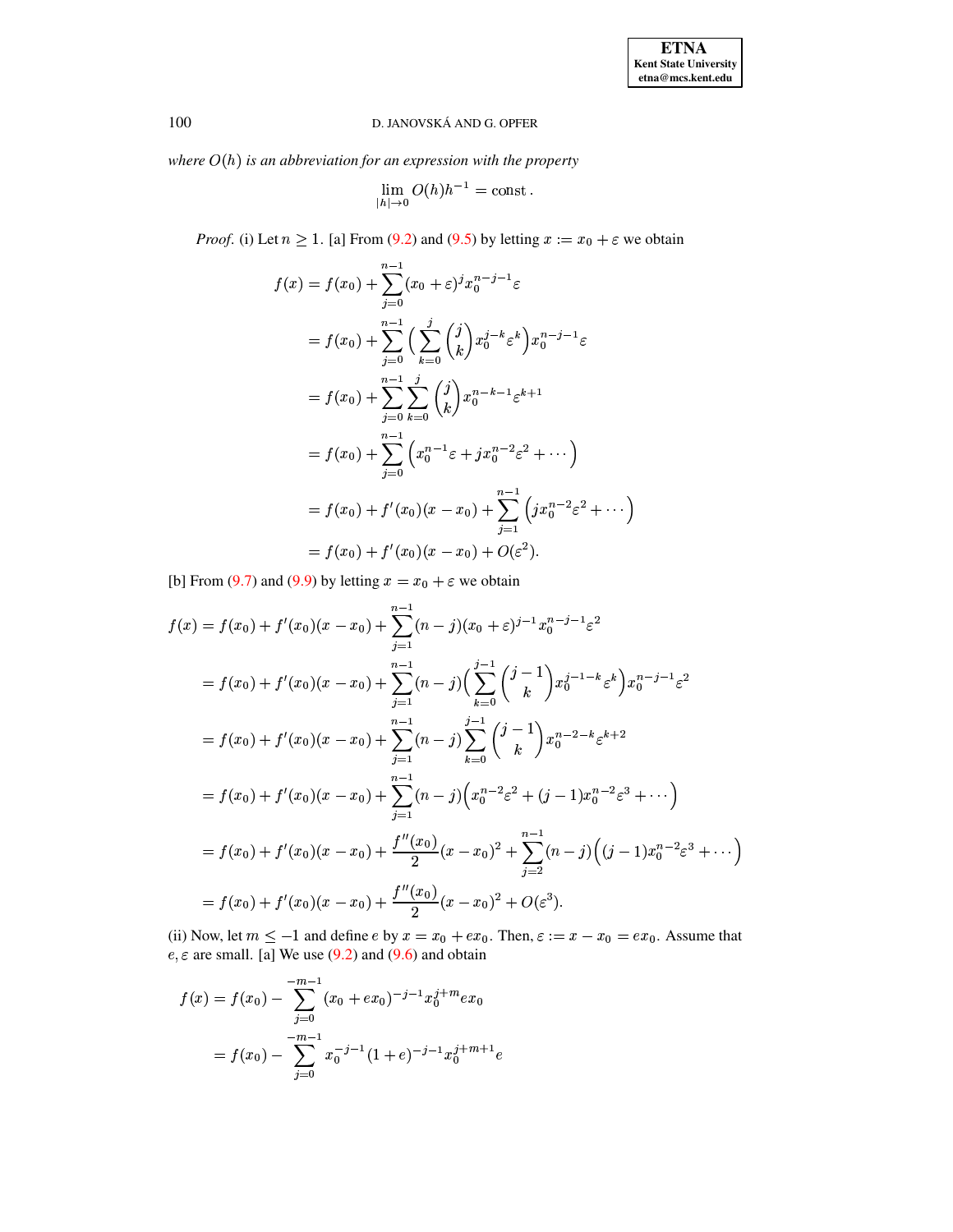**ETNA Kent State University**  $etna@mcs. kent.edu$ 

#### COMPUTING QUATERNIONIC ROOTS

$$
= f(x_0) - x_0^m \sum_{j=0}^{-m-1} (1+e)^{-j-1} e = f(x_0) - x_0^m \sum_{j=0}^{-m-1} (1-e+e^2-e^3\cdots)^{j+1} e
$$
  

$$
= f(x_0) - x_0^{m-1} (x-x_0) \sum_{j=0}^{-m-1} (1-e+e^2-e^3\cdots)^{j+1}
$$
  

$$
= f(x_0) - x_0^{m-1} (x-x_0) \Big( -m - c_1e + c_2e^2 - c_3e^3\cdots \Big)
$$
  

$$
= f(x_0) + f'(x_0) (x-x_0) + c_1x_0^m e^2 + \cdots = f(x_0) + f'(x_0) (x-x_0) + O(\varepsilon^2),
$$

where  $c_1, c_2, c_3, \ldots$  are positive constants (e.g.  $c_1 = \frac{-m(-m+1)}{2}$ ). [b] We use  $(9.7)$  and  $(9.10)$  and obtain

$$
f(x) = f(x_0) + f'(x_0)(x - x_0) + \sum_{j=0}^{-m-1} (-m-j)(x_0 + ex_0)^{-j-1}x_0^{m+j-1}x_0^2e^2
$$
  
\n
$$
= f(x_0) + f'(x_0)(x - x_0) + \sum_{j=0}^{-m-1} (-m-j)x_0^{-j-1}(1+e)^{-j-1}x_0^{m+j+1}e^2
$$
  
\n
$$
= f(x_0) + f'(x_0)(x - x_0) + x_0^m \sum_{j=0}^{-m-1} (-m-j)(1+e)^{-j-1}e^2
$$
  
\n
$$
= f(x_0) + f'(x_0)(x - x_0) + x_0^m \sum_{j=0}^{-m-1} (-m-j)(1-e+e^2 - \cdots)^{j+1}e^2
$$
  
\n
$$
= f(x_0) + f'(x_0)(x - x_0) + x_0^m \sum_{j=0}^{-m-1} (-m-j)(1 - c_1^{(j)}e + c_2^{(j)}e^2 - \cdots)e^2
$$
  
\n
$$
= f(x_0) + f'(x_0)(x - x_0) + \frac{f''(x_0)}{2}(x - x_0)^2 + O(\varepsilon^3),
$$

where the constants  $c_1^{(j)}, c_2^{(j)}, \ldots$  could be computed by a recursion formula.  $\square$ 

Some generalizations are possible. If we multiply the formulas given in Theorem 9.1, and Theorem 9.2 from the left by any constant  $a \in \mathbb{H}$  and take into account the fact that  $aO(h) = O(h)$  then we see that we can apply these theorems also to  $f(x) := ax^n$ ,  $n \in$  $\mathbb{Z}$ , where the derivatives of f are defined as usual. If  $f, g$  are two functions for which the two theorems are valid, then these theorems are also valid for the sum  $f + g$  because of  $O(h) + O(h) = O(h)$ . Since Newton's formula for computing the root is a sum of this type we have the following result.

COROLLARY 9.3. Let  $a, x \in \mathbb{H}$  and let r be one of the possible solutions of  $r^n = a$  for  $n > 2$  and assume that r is commuting with x. Define

$$
N(x) := \frac{1}{n} \Big( (n-1)x + ax^{1-n} \Big).
$$

Then  $a$  is also commuting with  $x$  and

<span id="page-19-0"></span>(9.17) 
$$
N(x) = r + \frac{n-1}{2}r^{-1}(x-r)^2 + O((x-r)^3).
$$

*Proof.* Since r and x commute we have  $xr = rx$  implying  $r = x^{-1}rx$  and  $r^n =$  $(x^{-1}rx)^n = x^{-1}r^n x$ . Since  $r^n = a$  the elements a and x commute. Formula (9.17) is the second Taylor formula of Theorem 9.2. D